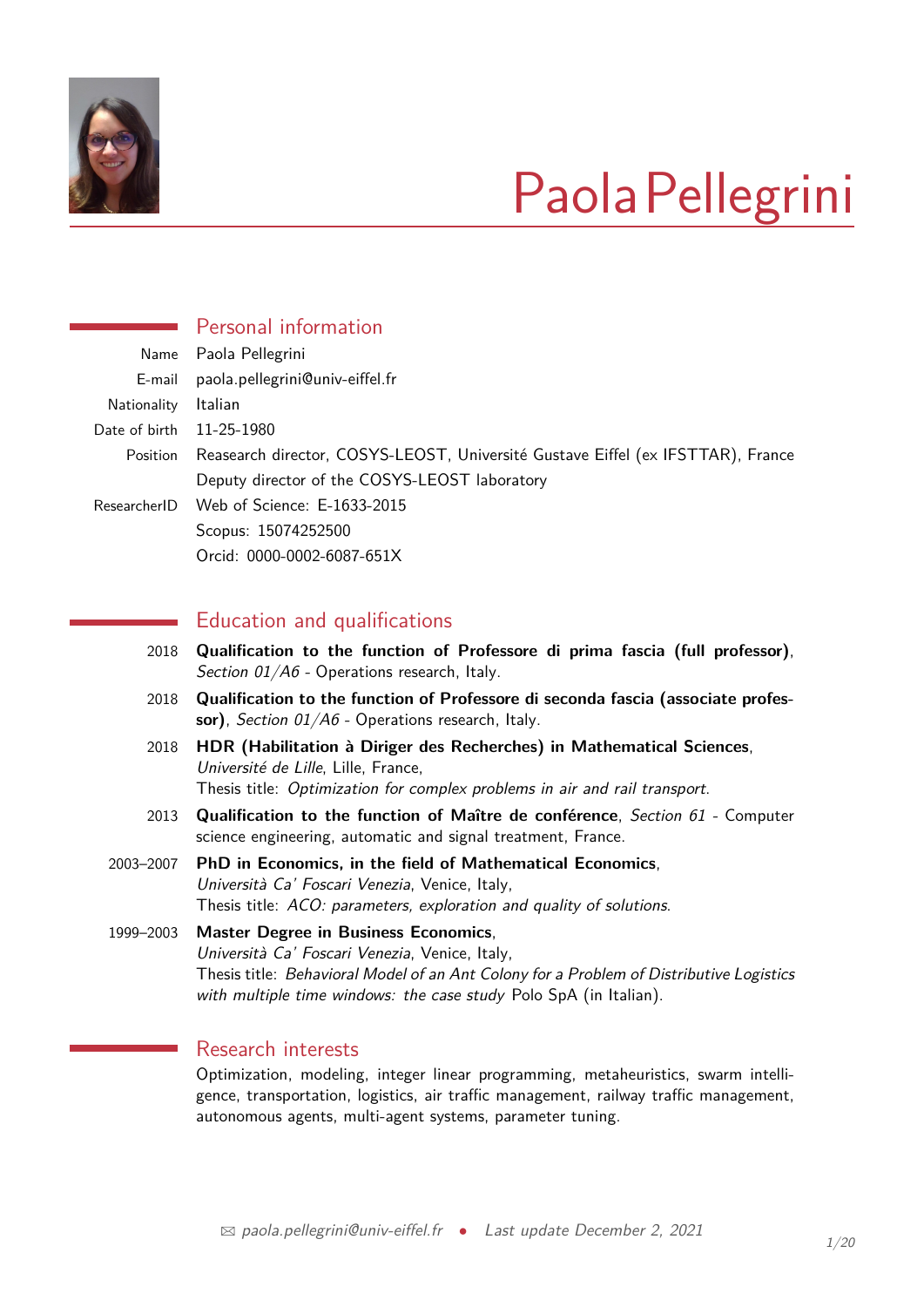### **Summary of scientific production**

| Nature of the contribution                                     | total | since<br>2017 |
|----------------------------------------------------------------|-------|---------------|
| Articles published on international journals (peer-reviewed)   | 33    | 12            |
| Book chapters                                                  |       | 0             |
| Articles published in the proceedings of international confer- | 60    | 30            |
| ences (peer-reviewed)                                          |       |               |
| Abstracts published in the proceedings of international con-   |       | 35            |
| ferences and workshops                                         |       |               |
| Technical reports                                              | 23    |               |

# Work experience

#### Research

- 2019–now **Research director**, Université Gustave Eiffel (previously IFSTTAR), COSYS-LEOST, Lille, France.
- 2014–2019 **Researcher**, IFSTTAR, COSYS-LEOST, (Institut Français des Sciences et Technologies des Transports, de l'Aménagement et des Réseaux), Lille, France.
- 2011–2014 **Post-doctoral researcher**, IFSTTAR, COSYS-ESTAS, (Institut Français des Sciences et Technologies des Transports, de l'Aménagement et des Réseaux), Lille, France.
- 2010–2011 **Post-doctoral researcher**, IRIDIA, (Institut de Recherches Interdisciplinaires et de Développements en Intelligence Artificielle), Université Libre de Bruxelles, Bruxelles, Belgium.
- 2009–2010 **Post-doctoral researcher**, Dipartimento di Matematica Applicata, Università Ca' Foscari Venezia, Venice, Italy.
- 2008–2009 **Post-doctoral researcher**, Dipartimento di Elettrotecnica, Elettronica e Informatica, Università di Trieste, Trieste, Italy.
- 2005–2006 **Visiting researcher**, IRIDIA, (Institut de Recherches Interdisciplinaires et de Développements en Intelligence Artificielle), Université Libre de Bruxelles, Bruxelles, Belgium.
- 2004–2005 **Visiting researcher**, Department of Systems and Industrial Engineering, University of Arizona, Tucson, USA.

#### **Industry**

- 2010–now **Member of the board of directors**, GP Pellegrini SpA, Venice, Italy, http://www.pellegrini.it.
- 2010–2017 **Member of the board of directors**, GP Dati Hotel Service SpA, Venice, Italy, http://www.gpdati.com.
- 2010–2011 **Consultant for the development of a revenue management software tool**, GP Dati Hotel Service SpA, Venice, Italy, http://www.gpdati.com.
- 2007–2008 **Project manager for the development of printing and management software**, GP Pellegrini SpA, Venice, Italy, http://www.pellegrini.it.
	- 2003 **Trainee involved in the the development of a logistic software tool**, Polo S.p.A., Padua, Italy, http://www.poloristorazione.it.

## Institutional responsibilities

2021–now Member of the Academic Council (Conseil académique), Université Gustave Eiffel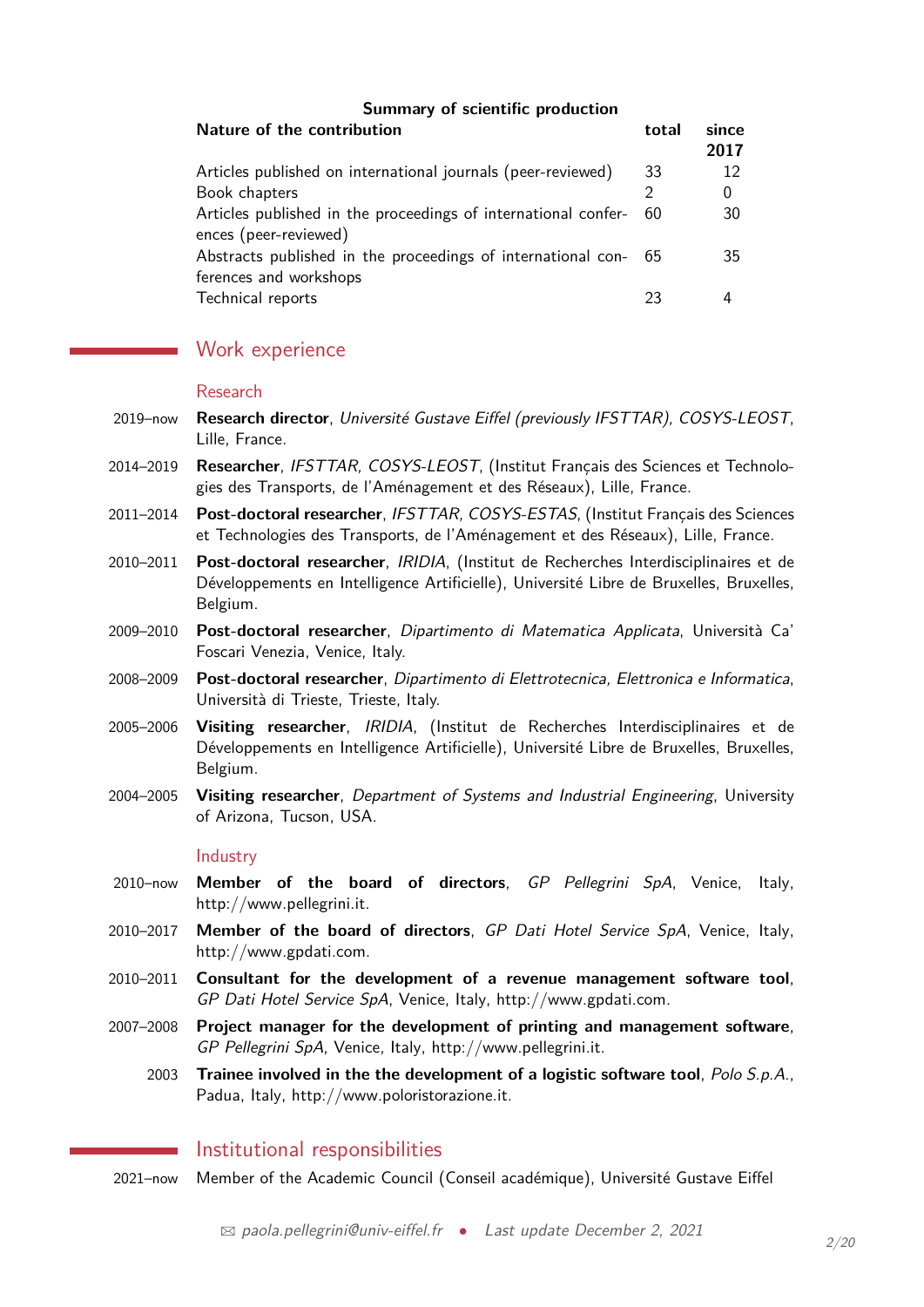- 2020–now Representative of the COSYS department at the Research Body (Collège de la recherche), Université Gustave Eiffel
- 2019–now Member of the Board of IAROR International Association of Railway Operations Research
- 2018–now Deputy director of the COSYS-LEOST laboratory, Université Gustave Eiffel
- 2017–2019 Co-facilitator of a thematic work-group on Autonomous Vehicles within the Unifying Project "Infrastructure of Energetic Transition", IFSTTAR

## Teaching experience

- 2022 Lecturer on Real-Time Railway Traffic Management Optimization (master course in Logistics and mobility 4.0, 24 hours) 5G-SN1. ESIEE Paris, Paris, France.
- 2020–now Coordinator of the Intelligent Public Transport CES (Certificat d'Études Spécialisées – Certificate of Specialized Studies) FC9TR06. Télécom Evolution, Paris, France.
	- 2021 Invited lecturer on Applications of real-time traffic management (master course in Railway Traffic Management, 1 hour). Civil Engineering and Geosciences. Delft University of Technology, Delft, The Netherlands.
	- 2021 Lecturer on Real-Time Railway Traffic Management Optimization (master course in Logistics and mobility 4.0, 22 hours) GI-5203A. ESIEE Paris, Paris, France.
	- 2020 Invited lecturer on Applications of real-time traffic management (master course in Railway Traffic Management, 1 hour). Civil Engineering and Geosciences. Delft University of Technology, Delft, The Netherlands.
	- 2020 Lecturer on Control-command (ERTMS-ETCS, CBTC) and traffic management (CES (Certificat d'Études Spécialisées (Certificate of Specialized Studies) in Intelligent Public Transport, 4 hour). Télécom Evolution, Paris, France.
	- 2019 Invited lecturer on Models and solution of the real-time Railway Traffic Management Problem (master course in Optimization models, 4 hours). Department of Engineering and Architecture. Università di Trieste, Trieste, Italy.
	- 2016 Invited lecturer on Models and solution of the real-time Railway Traffic Management Problem (master course in Optimization models, 4 hours). Department of Engineering and Architecture. Università di Trieste, Trieste, Italy.
	- 2016 Invited lecturer on Railway Traffic Management in Europe: current practice and academic research (undergraduate course in Transportation, 4 hours). Faculty of Architecture. IUAV University of Venice, Venice, Italy.
	- 2016 Invited lecturer on RECIFE-MILP: an effective heuristic for the real-time Railway Traffic Management Problem (master course in Optimization in public services, 6 hours). Faculty of Engineering. Università Roma 3, Rome, Italy.
	- 2015 Invited lecturer on Models and solution of the real-time Railway Traffic Management Problem (master course in Optimization models, 4 hours). Department of Engineering and Architecture. Università di Trieste, Trieste, Italy.
	- 2015 Invited lecturer on Railway Traffic Management in Europe: current practice and academic research (undergraduate course in Transportation, 4 hours). Faculty of Architecture. IUAV University of Venice, Venice, Italy.
- 2009–2010 Teaching assistant of Mathematics (undergraduate course, 27 hours), Università Ca' Foscari Venezia, Venice, Italy.
- 2008–2009 Teaching assistant of Mathematics (undergraduate course, 7.5 hours) and Logistics (undergraduate course, 15 hours), Università Ca' Foscari Venezia, Venice, Italy.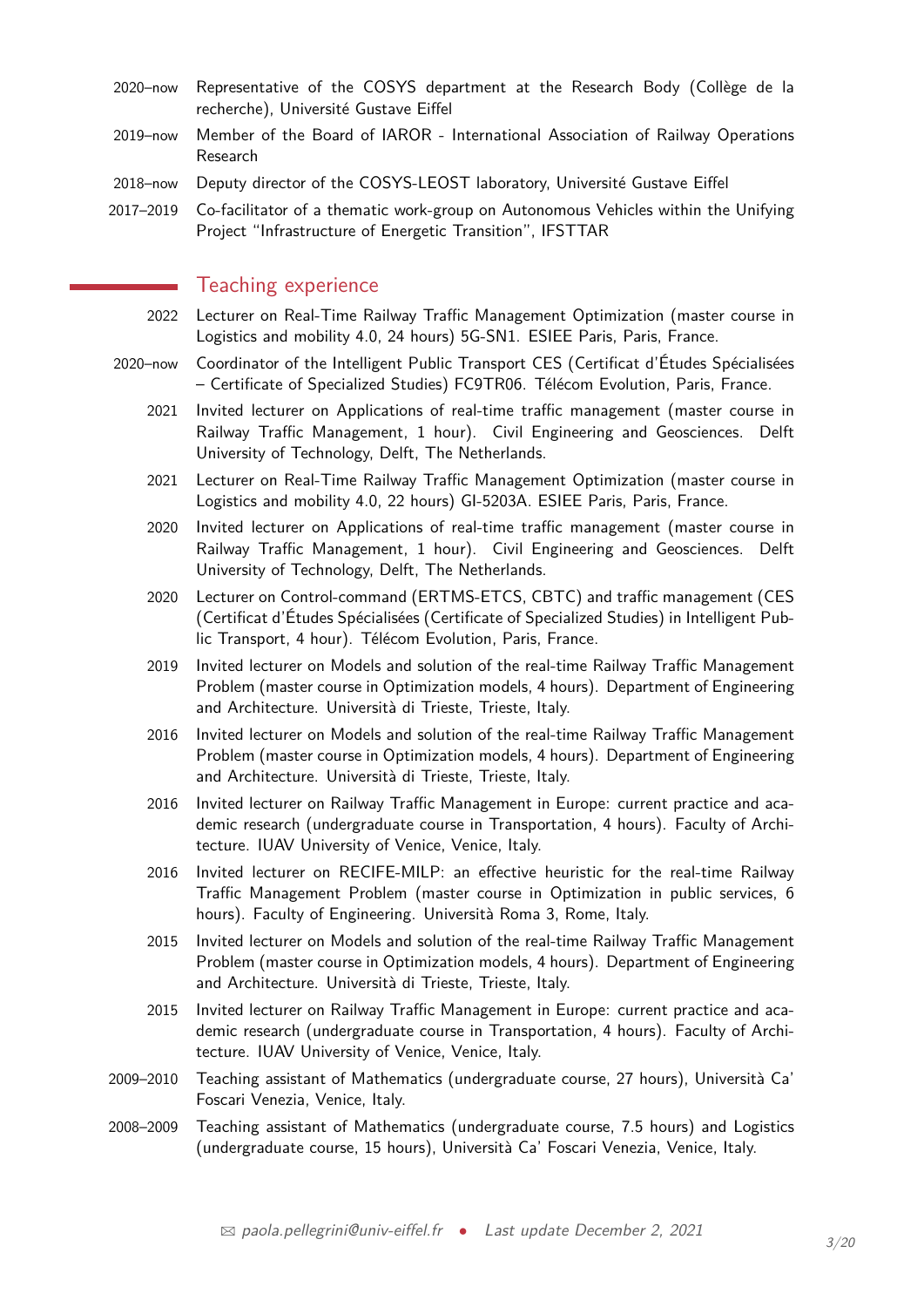2006–2007 Lecturer of Elements of Informatics for Economics (undergraduate course, 30 hours), teaching assistant of Mathematics (undergraduate course, 7.5 hours) and Microeconomics II (PhD course, 15 hours), Università Ca' Foscari Venezia, Venice, Italy.

### Invited talks

- October 2019 **OptiYard: Optimised Real-Time Yard and Network Management**, Talk given at the 6th international symposium on railway operations research, BJTU, Beijing, China.
	- July 2018 **A Benders decomposition for the real-time Railway Traffic Management Problem**, Talk given at TRAIL - Research School for Transport, Infrastructure and Logistics, TU Delft, Delft, The Netherlands.
- November 2017 **RECIFE-MILP for real-time railway traffic optimization: main results and current research**, Talk given at the Department of Science and Technology, Linköping University, Norrköping, Sweden.
	- May 2016 **On the actual impact of real-time railway traffic management optimization**, Talk given at the Railway Operations Research Seminar: 'Put Passengers First', Leuven, Belgium.
- November 2012 **Forecasting hotel demand: mathematical models and algorithms available to the revenue manager**, Talk given at the Web Hotel Revenue Seminar 2012, Rome, Italy.
- November 2012 **Forecasting of the demand: one of the most interesting challenges of revenue management: What mathematics can and cannot do**, Talk given at the Web Hotel Revenue Seminar 2012, Rome, Italy.
	- April 2012 **Yield management and forecasting: How the revenue manager can profit from models and algorithms**, Talk given at the GP Days Seminar 2012, organized by GP Dati Hotel Service SpA, Venice, Italy.
- November 2011 **Mathematics and yield management: How the revenue manager can profit from models and algorithms**, Talk given at the Web Hotel Revenue Seminar 2011, Rome, Italy.
	- June 2011 **Swarm Intelligence**, Talk given at the Danish Pavilion at the 54th Venice Biennale, Venice, Italy.

## **Invited lectures**

- April 2021 **Models and algorithms for the real-time railway traffic management problem**, On-line Workshop on Railway Optimization 2021, Università Roma Tre, UCL.
- March 2015 **Real-time Railway Traffic Management**, RailTokyo2015, 6th International Conference on Railway Operations Modelling and Analysis, Tokyo, Japan.
- October 2011 **Mathematical methods for the yield management in the hospitality industry**, GP Dati Hotel Service SpA, Venice, Italy.
	- May 2009 **Revenue management in air traffic management**, Lecture given during the course of Quantitative methods for decision making in tourism. Faculty of Economics. Università Ca' Foscari Venezia, Venice, Italy.
- November 2008 **Application of ant colony optimization to real-world problems**, Lecture given during the course of Optimization models. Faculty of Engineering. Università di Trieste, Trieste, Italy.
- November 2008 **Introduction to metaheuristics**, Lecture given during the course of Optimization models. Faculty of Engineering. Università di Trieste, Trieste, Italy.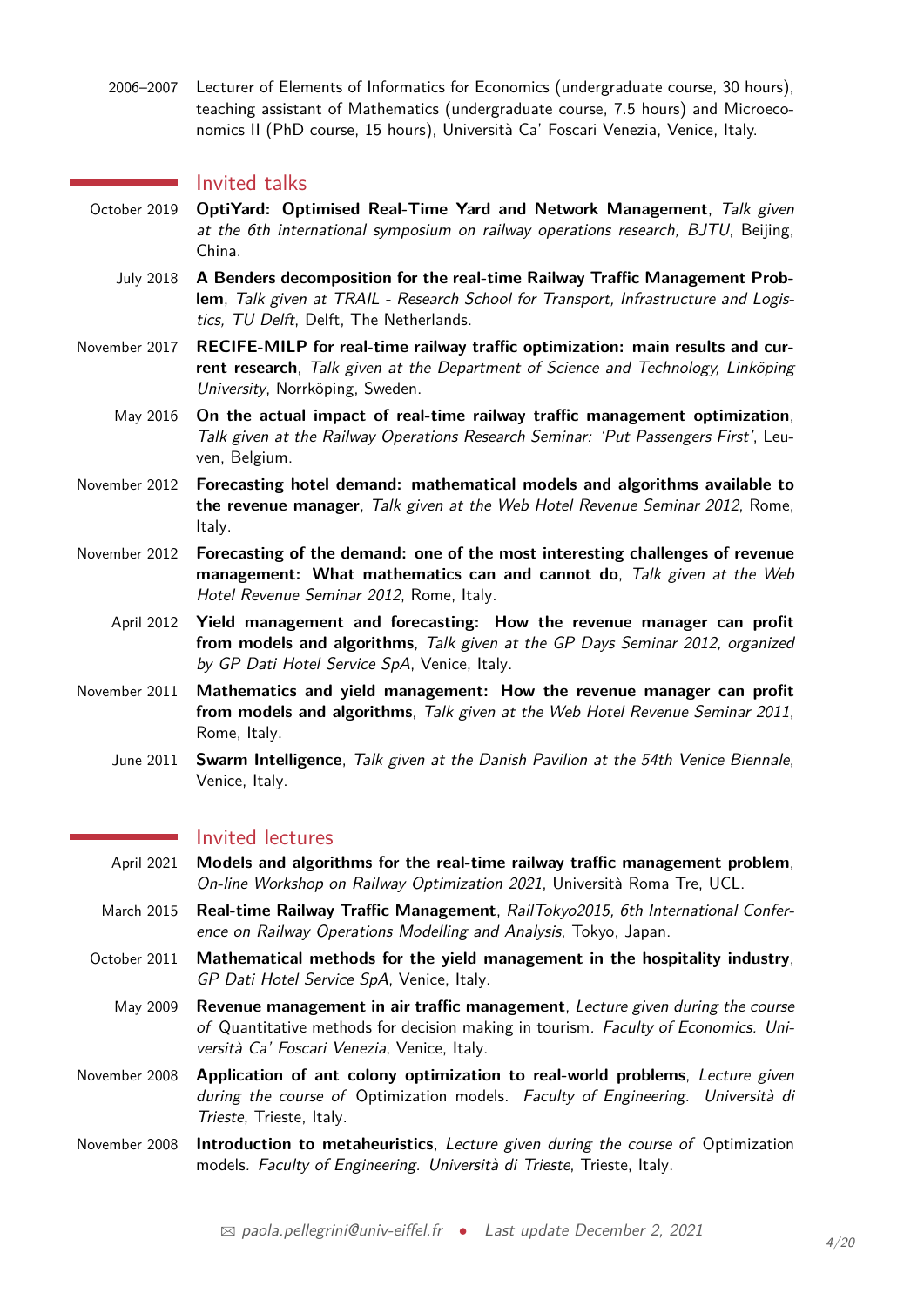March 2008 **Revenue management in air traffic management**, Lecture given during the course of Quantitative methods for decision making in tourism. Faculty of Economics. Università Ca' Foscari Venezia, Venice, Italy.

## Awards

2017 Best paper award, 7th International Conference on Railway Operations Modelling and Analysis - RailLille2017. [60]

## Personal fellowships

- 2012 Configuring algorithms: A novel framework, three-year mandate of chargé de recherches F.R.S. - FNRS, A 4/5 - MCF/DM - 11191, Belgium. (Fellowship awarded but not accepted.)
- 2010 On-line meets Off-line Tuning: A novel approach for tuning the parameters of ant colony optimization and other metaheuristics, //AMG/VLD/WBI.WORLD/doh/2010/14511, Belgium.

## Research project and initiative participation

## European projects and initiatives

- 2021–2024 SORTEDMOBILITY Self-Organized Rail Traffic for the Evolution of Decentralized MOBILITY, EN-UAC ERA-NET Cofund, H2020, 99950100. Project coordinator.
- 2021–2022 MODUS Modelling and assessing the role of air transport in an integrated, intermodal transport system, H2020-SESAR-2019-2-891166. Advisory board member.
- 2020–2023 PERFORMINGRAIL PERformance-based Formal modelling and Optimal tRaffic Management for movING-block RAILway signalling, S2R-OC-IP2-01-2020- 101015416.
- 2019–2023 X2RAIL-4 Advanced signalling and automation system Completion of activities for enhanced automation systems, train integrity, traffic management evolution and smart object controllers, S2R-CFM-IP2-01-2019.
- 2018–2021 Engage European network for the ATM community, H2020-EU.3.4.7. SESAR JU - 783287.
- 2017–2020 X2RAIL-2 Enhancing railway signalling systems based on train satellite positioning, on-board safe train integrity, formal methods approach and standard interfaces, enhancing Traffic Management System functions, S2R-CFM-IP2-01-2017-777465.
- 2017–2019 Optimised Real-time Yard and Network Management (OptiYard), H2020-S2RJU-OC-2017-777594. Lead of Work Package 5.
- 2013–2017 Capacity4Rail Increasing Capacity 4 Rail networks through enhanced infrastructure and optimised operations (CAPACITY4RAIL), FP7-SST-2013-RTD-1-605650. Lead of Work Package 3.3.
- 2011–2014 Optimal Networks for Train Integration Management across Europe (ON-TIME), FP7- SCP0-GA-2011-265647.
- 2008–2009 Contract-based Air Transportation System (CATS), TREN/07/FP6AE/S07.75348/036889.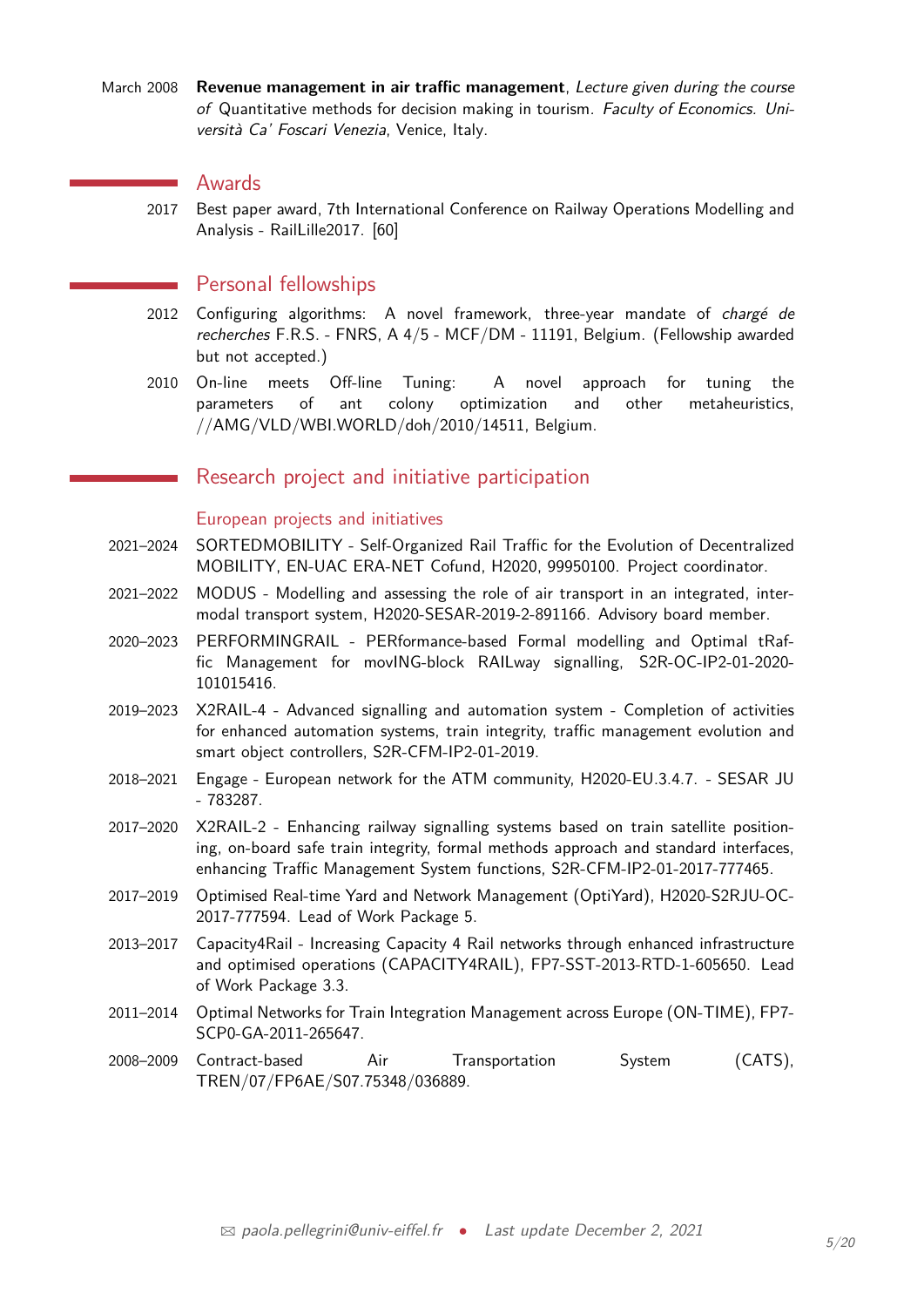## National projects

2013–2015 Simulation of an innovative freight traffic management (SIGIFret - Simulations d'une gestion innovante des circulations fret), Programme de REcherche et D'Innovation dans les Transports terrestres (PREDIT).

## Industrial projects

- 2020–2021 Acquisition of tools for the development of mathematical optimization of strategic route models (Anskaffelse av verktøy for utvikling av matematisk optimering av strategiske rutemodeller), TRENOlab srls, Jernbane-direktoratet.
- 2019–2021 Design and assessment of an optimization algorithm for real-time on-demand passenger transportation planning (Conception et test d'un algorithme d'optimisation pour la planification temps-réel d'un service de transport de passagers à la demande sur voie dédiée), Société nationale SNCF.
- 2018–2020 Link Ingetime RECIFE (LIERE Liaison Ingetime Et REcife), Rail Concept.
	- 2006 Study on the transportation and economic system in the areas interested by the project "Gronda Sud di Milano" (Studio trasportistico sull'assetto economico e logistico delle aree interessate dal progetto della Gronda Sud di Milano), Rete Ferroviaria Italiana SpA (RFI).

# Conference organization

- 2022 Member of the program committee of GECCO 2022 Genetic and Evolutionary Computation Conference, track on evolutionary combinatorial optimization and metaheuristics.
- 2022 Member of the program committee of the 22nd European Conference on Evolutionary Computation in Combinatorial Optimisation (EvoCOP 2022).
- 2021 Member of the scientific committee of the Eleventh Triennial Symposium on Transportation Analysis conference (TRISTAN XI).
- 2021 Member of the program committee of GECCO 2021 Genetic and Evolutionary Computation Conference, track on evolutionary combinatorial optimization and metaheuristics.
- 2021 Member of the program committee of the 11th SESAR Innovation Days (SIDs 2021).
- 2021 Member of the program committee of the 21th European Conference on Evolutionary Computation in Combinatorial Optimisation (EvoCOP 2021).
- 2021 Member of the scientific advisory Committee committee of RailBeijing 2021 9th International Conference on Railway Operations Modelling & Analysis.
- 2021 Member of the program committee of ECTA 2021 13th International Conference on Evolutionary Computation Theory and Applications.
- 2020 Member of the program committee of the 10th SESAR Innovation Days (SIDs 2020).
- 2020 Member of the program committee of GECCO 2020 Genetic and Evolutionary Computation Conference, track on evolutionary combinatorial optimization and metaheuristics.
- 2020 Organizer of the Railway Transport stream in ROADEF 2020 21th conference ROADEF of the French society of operations research and decision aid.
- 2020 Member of the program committee of ECTA 2020 12th International Conference on Evolutionary Computation Theory and Applications.
- 2020 Member of the program committee of the 20th European Conference on Evolutionary Computation in Combinatorial Optimisation (EvoCOP 2020).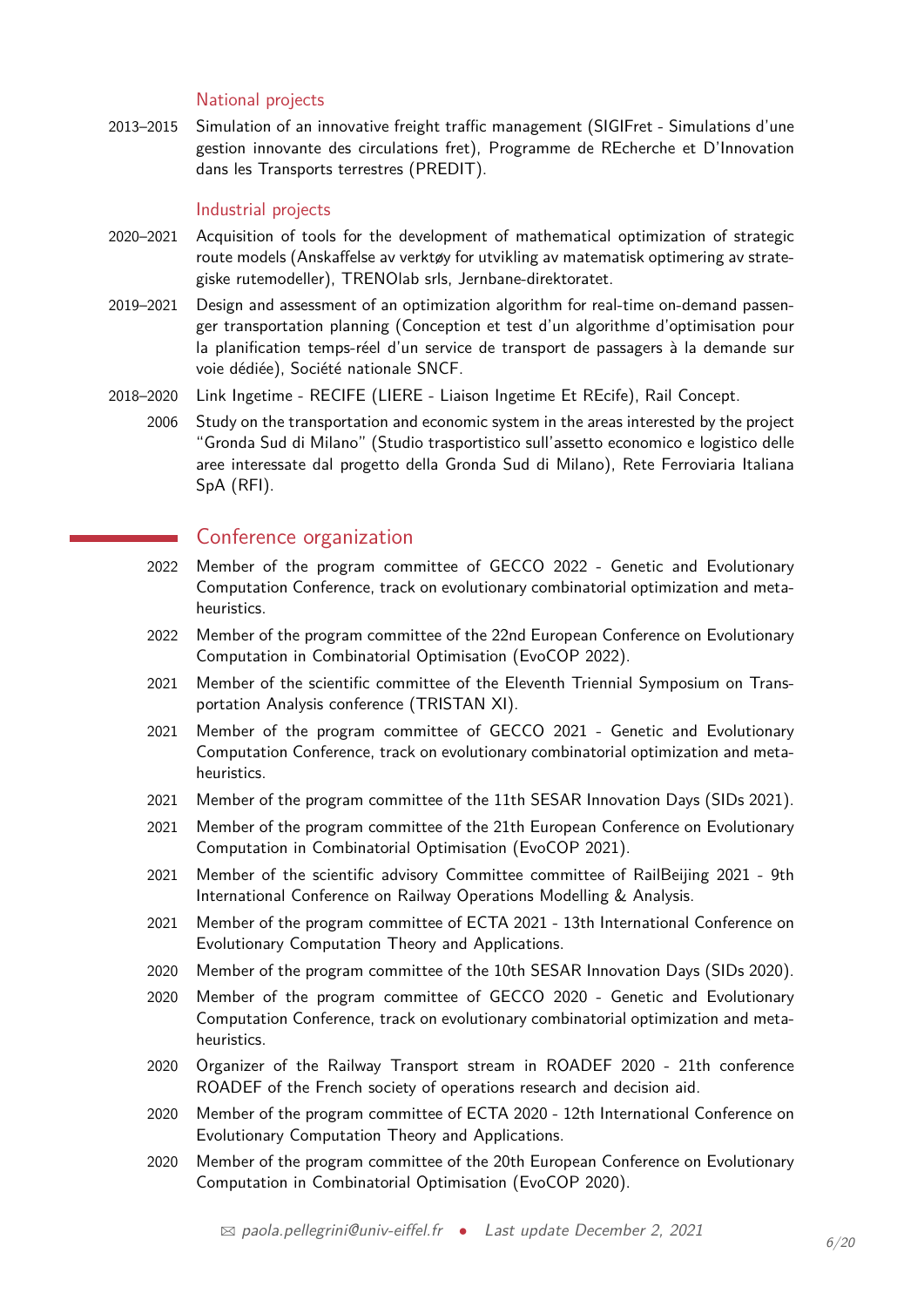- 2020 Member of the program committee of the 12th International Conference on Swarm Intelligence (ANTS 2020).
- 2019 Member of the program committee of RailNorrköping 2019 8th International Conference on Railway Operations Modelling and Analysis (ICROMA).
- 2019 Member of the program committee of ECTA 2019 11th International Conference on Evolutionary Computation Theory and Applications.
- 2018 Organizer of the Railway Transport stream in ROADEF 2018 19th conference ROADEF of the French society of operations research and decision aid.
- 2018 Member of the program committee of ANTS 2018 11th International Conference on Swarm Intelligence.
- 2018 Member of the program committee of EvoCOP 2018 the 18th European Conference on Evolutionary Computation in Combinatorial Optimisation.
- 2017 Member of the program committee of ATMOS 2017 the 17th Workshop on Algorithmic Approaches for Transportation Modeling, Optimization, and Systems.
- 2017 Member of the program committee of EvoCOP 2017 the 17th European Conference on Evolutionary Computation in Combinatorial Optimisation.
- 2016-2017 Member of the organization committee of RailLille 2017 7th International Conference on Railway Operations Modelling and Analysis.
	- 2016 Member of the program committee of ANTS 2016 10th International Conference on Swarm Intelligence, track on ant colony optimization and other non-PSO optimization methods.
	- 2015 Member of the program committee of GECCO 2015 Genetic and Evolutionary Computation Conference, track on ant colony optimization and swarm intelligence.
	- 2013 Member of the program committee of GECCO 2013 Genetic and Evolutionary Computation Conference, track on evolutionary combinatorial optimization and metaheuristics.
	- 2013 Participant to the organization of XXVI EURO INFORMS Joint International Conference, at Sapienza University, Rome, Italy.
	- 2012 Member of the program committee of GECCO 2012 Genetic and Evolutionary Computation Conference, track on evolutionary combinatorial optimization and metaheuristics, and of ANTS 2012 - Eighth International Conference on Swarm Intelligence.
	- 2011 Member of the program committee of GECCO 2011 Genetic and Evolutionary Computation Conference, track on combinatorial optimization and metaheuristics.
	- 2010 Member of the program committee of GECCO 2010 Genetic and Evolutionary Computation Conference, track on Combinatorial Optimization and Metaheuristics, and of ANTS 2010 - Fifth International Workshop on Ant Colony Optimization and Swarm Intelligence.
	- 2009 Member of the program committee of GECCO 2009 Genetic and Evolutionary Computation Conference, track on combinatorial optimization and metaheuristics, and of SLS 2009 - Engineering Stochastic Local Search Algorithms: Designing, Implementing and Analyzing Effective Heuristics.
	- 2007 Member of the program committee of GECCO 2007 Genetic and Evolutionary Computation Conference, track on ant colony optimization, swarm intelligence, and artificial immune systems.
	- 2004 Participant to the organization of The Tenth International Conference on Stochastic Programming, at the University of Arizona, Tucson, USA.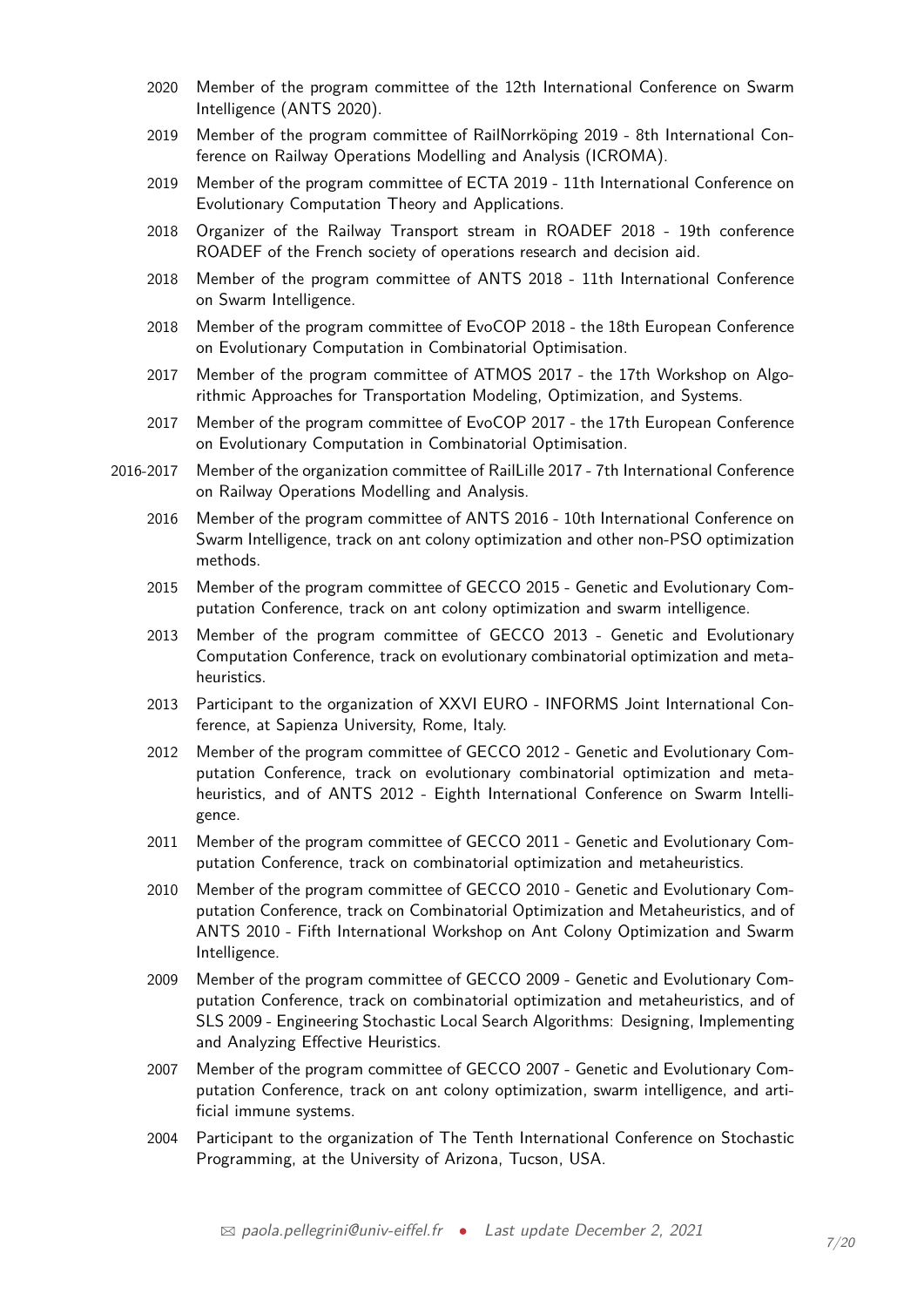2003 Participant to the organization of the 34th AIRO conference, at Università Ca' Foscari di Venezia, Venice, Italy.

# Editorial Activity for International Journals

#### Editorial board membership

- Since 2021 Applied Sciences Transportation and Future Mobility Section
- Since 2020 IET Intelligent Transport Systems
- Since 2017 Journal of Advanced Transportation

#### Participation to guest editorial board for special issues

Simulation and Optimization for Railway Operations Management, Journal of Advanced Transportation, 2018

#### Referee activity

Annals of Operations Research, Artificial Life journal, Complexity, Computers and Mathematics with Applications, Computers & Graphics, Computers & Industrial Engineering, Constraints Journal, European Journal of Operational Research, Expert Systems, IEEE Computational Intelligence Magazine, IEEE Transactions on Evolutionary Computation, IEEE Transactions on Systems Man and Cybernetics, IEEE Transactions on Vehicular Technology, European Journal of Transport and Infrastructure Research, IET Intelligent Transport Systems, Information Sciences, International Journal of Geographical Information Science, International Journal of Rail Transportation, Journal of Air Transport Management, Journal of Artificial Intelligence Research, Journal of Experimental & Theoretical Artificial Intelligence, Journal of Global Optimization, Journal of Rail Transport Planning & Management, Journal of the Operational Research Society, Journal of Zhejiang University Science C (Computers & Electronics), Mathematical Problems in Engineering, Nonlinear Processes in Geophysics, Optimization Letters, RAIRO - Operations Research, Swarm and Evolutionary Computation, Swarm Intelligence, Transactions on Parallel and Distributed Systems, Transportation Research Part A, Transportation Research Part B, Transportation Research Part C, Transportation Research Part E.

# Referee Activity for Scientific and Research Institutions

- 2020 Research project reviewer: Fonds de recherche du Québec Nature et Technologies (FRQNT), programme Samuel De Champlain
- 2020 Research project reviewer: Deutsche Forschungsgemeinschaft (DFG).
- 2010 Research project reviewer: The Netherlands Organisation for Scientific Research (NWO).

#### Participation to doctoral committees

- 2021 Doctoral committee member: Ingrid Johansson, KTH Royal Institute of Technology in Stockholm, Sweden.
- 2020 Doctoral committee member: Rémi Lucas, Institut Polytechnique de Paris, France.
- 2020 Committee member for first year PhD research plan defense: Michael Nold, Swiss Federal Institute of Technology Zurich - ETH Zurich, Switzerland.
- 2020 Doctoral committee member: Florian Schanzenbächer, Université Paris-Est, France.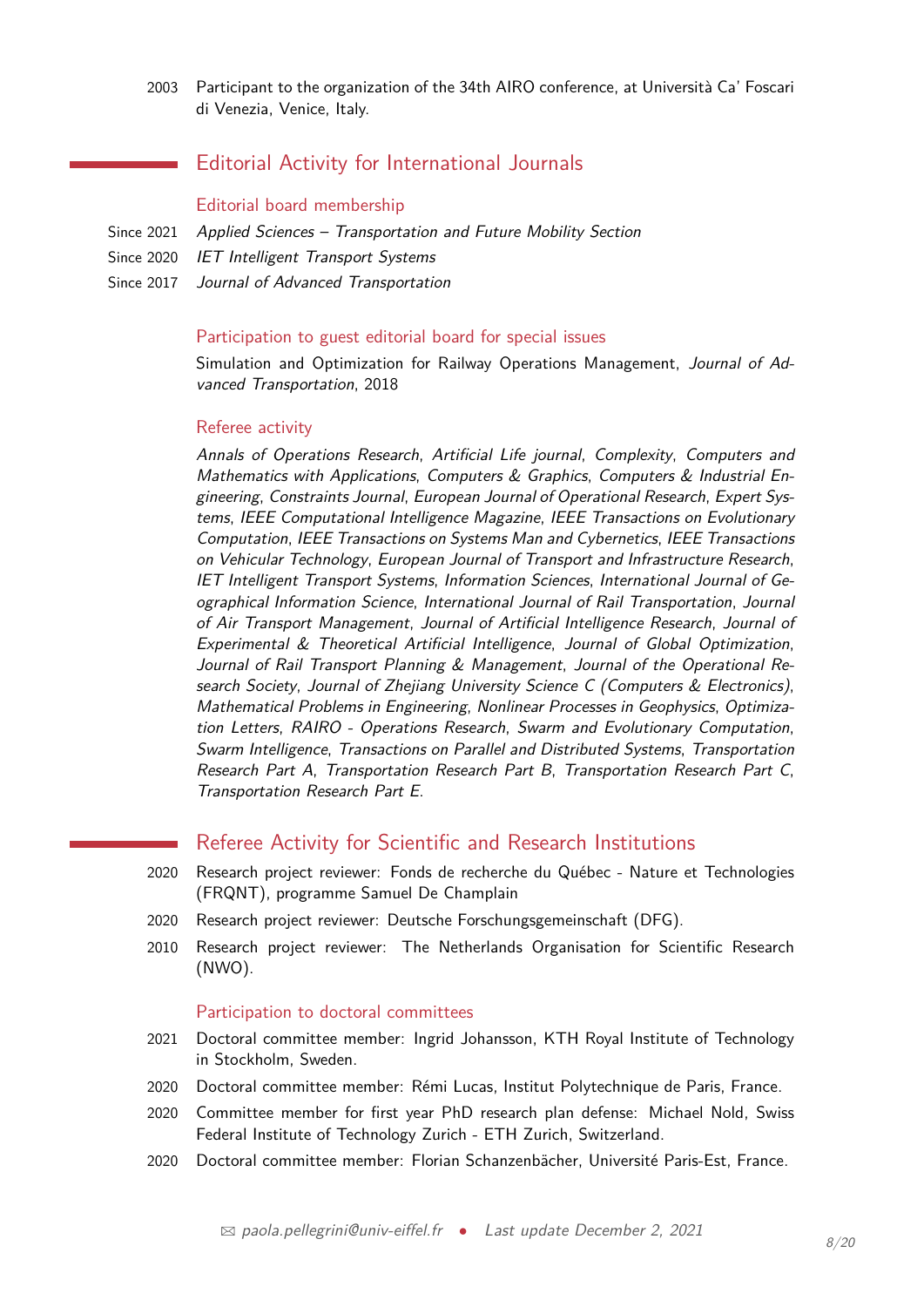- 2018 Doctoral committee member: Nadjla Ghaemi, TU Delft, the Netherlands.
- 2017 Doctoral committee member: Stefano Costanzo, Università di Trieste, Italy.

#### Participation to selection boards

2021 Selection board member: Maître de Conférence (Associate Professor) position in Computer Science, Université d'Avignon, France.

## Research supervision

### Post-doctoral researchers supervision

- 2021-2023 Supervision of Xiajie Yi, Université Gustave Eiffel, France: Railway traffic management.
- 2021-2022 Supervision of Adrien Cambier, Université Gustave Eiffel, France: Shuttle on demand.
- 2020-2021 Supervision of Abbas Hamze, Université Gustave Eiffel, France: Railway traffic management.
- 2020-2020 Supervision of Ahmed Kadri, Université Gustave Eiffel, France: Shuttle on demand.
- 2019-2020 Supervision of Peng Guo, IFSTTAR, France: Railway traffic management.
- 2017-2019 Supervision of Samuel Deleplanque, IFSTTAR, France: Real-time management of railway yards.
- 2014-2015 Supervision of Rahimeh Neamatian-Monemi, IFSTTAR, France: Multi-objective optimization for the quantification of capacity of railway nodes.

#### PhD students supervision

- 2021-2025 Supervision of Nina Versluis, TU Delft, The Netherlands: Optimal Real-Time Traffic Management of Train-Centric Railway Operations
- 2020-2022 Supervision of Bianca Pascariu, Università Roma 3, Italy: Mataheuristic algorithms for public transports
- 2020-now Supervision of Reza Shahin, COSYS-ESTAS, Université Gustave Eiffel, France: Optimized management of a fleet of electric autonomous vehicles.
- 2020-2021 Supervision of Federico Naldini, Università Di Bologna, Italy: Mataheuristic algorithms for minimizing delay and energy consumption in real-time railway traffic management.
- 2017-2020 Supervision of Franck Kamenga, COSYS-ESTAS, IFSTTAR, France: Local integrated optimization of rolling stock rostering and train movements.
- 2014-2017 Supervision of Kaba Keita, COSYS-ESTAS, IFSTTAR, France: Decomposition of large-scale problems in the operational management of railway traffic.
- 2015-2017 Supervision of Teresa Montrone, Università del Salento, Italy: Energy consumption minimization on a railway network.
- 2015-2017 Supervision of Nicola Coviello, Università La Sapienza, Italy: Evaluating railway capacity through timetable analysis: methodologies and application cases.
- 2014-2016 Supervision of Diego Arenas, COSYS-ESTAS, IFSTTAR, Railenium, France: Timetable re-optimization in case of maintenance activities on the railway infrastructure.
- 2014-2016 Supervision of Marcella Samà, Università Roma 3, Italy: Development of models and algorithms for public transports.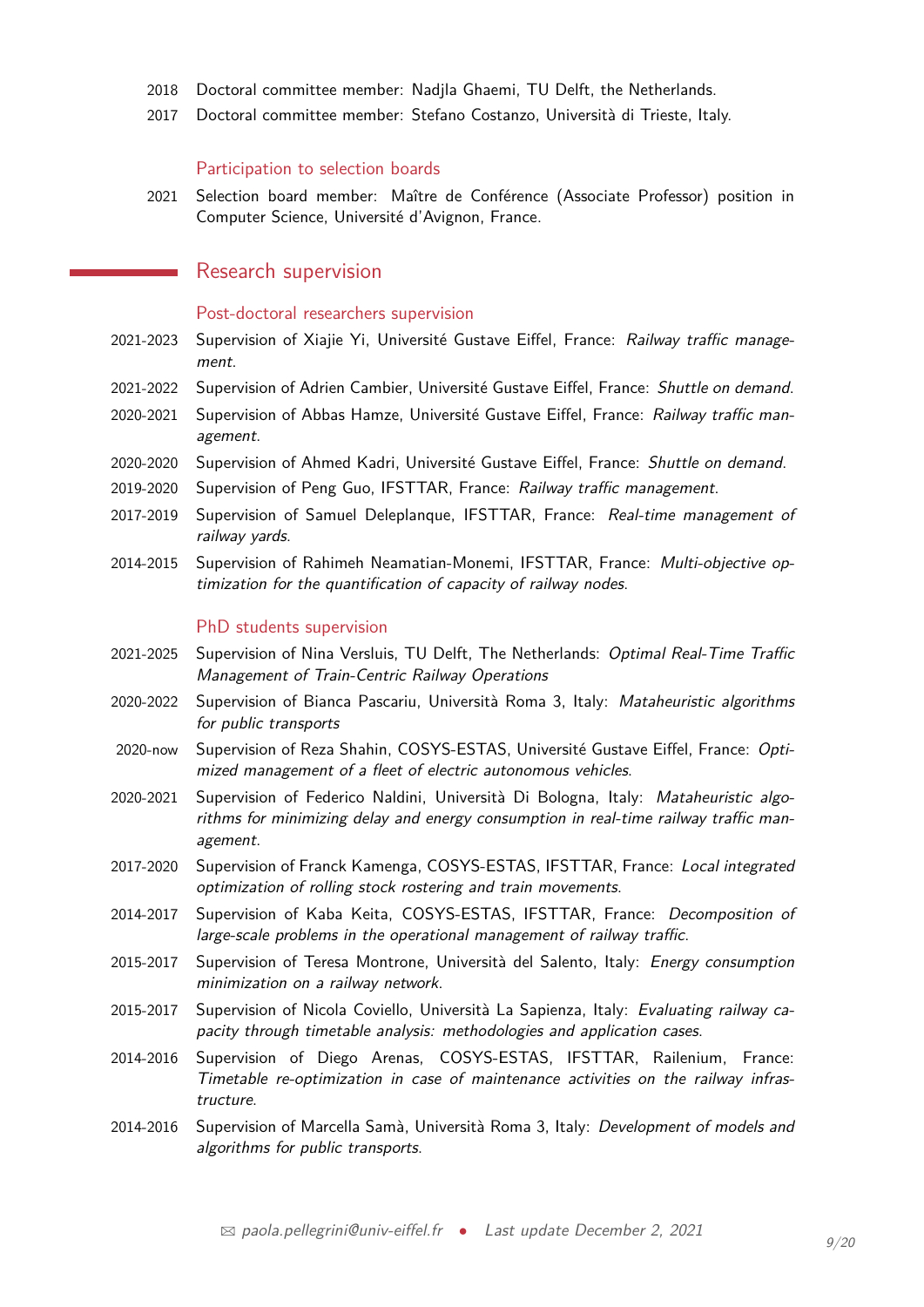#### Master students supervision

- 2021 Supervision of the bachelor internship of Matthieu Bessoles, École centrale Lille, France: Implementation of a mixed-integer programming linear model for on-demand shuttle management.
- 2021 Supervision of the Master Thesis of Alessandro Ferrari, Università di Udine, Italy: Studies on the applicability of the RECIFE-MILP algorithm to large instances.
- 2020 Supervision of the Master Thesis of Anik Chakrabarty, CY Cergy Paris Université, France: Optimization of service modeling for real-time railway traffic management.
- 2020 Supervision of the first year Master internship of Louise Penz, Université Grenoble Alpes, France: Design, implementation and evaluation of algorithms for the selection of alternative train routes.
- 2019 Supervision of the Master Thesis of Quentin Perrachon, Sorbonne Université, France: Model of a distributed system for railway dispatching.
- 2018 Supervision of the Master Thesis of Filippo Sorino, Università Roma 3, Italy: Studies on the applicability of the RECIFE-MILP algorithm to large instances.
- 2017 Supervision of the advanced training of Elisa Marcelli, Università di Camerino, Italy: State of the art and modeling of railway traffic as autonomous or autonomic system.
- 2016 Supervision of the Master thesis of Cristina Bernardis, Università di Trieste, Italy: Analysis of the impact of speed variation dynamics on the optimization of the realtime railway traffic management problem.
- 2016 Supervision of the Master thesis of Martino Marangon, Università di Trieste, Italy: First steps toward the analysis of the impact of speed variation dynamics on the optimization of the real-time railway traffic management problem.
- 2015 Supervision of the Master thesis of Cecilia Negri, Università La Sapienza, Italy: Analysis of the interoperability and of the automatism of big perturbations of railway traffic.
- 2013 Supervision of the final internship for the bachelor of science degree of Guillaume Douchet, Université Lille 1, France: CPLEX parameter tuning to boost the performance of a heuristic algorithm for the real-time railway traffic management problem.
- 2010 Supervision of the Master thesis of Gianpiero Francesca, Università degli Studi del Sannio, Italy: A Study on Operator Selection for a Memetic Algorithm Applied to the QAP.

## Personal skills

#### Languages

| Italian native language                 |
|-----------------------------------------|
| English proficient (spoken and written) |
| French proficient (spoken and written)  |

#### Computer skills

Programming languages ASP, SQL, Visual Basic, R, Bash, Mosel, C and C++ Modeling languages SysML, RailML Software Microsoft office, xlPrint Paris, xlPrint Miami, Kofax Ascent, OpenTrack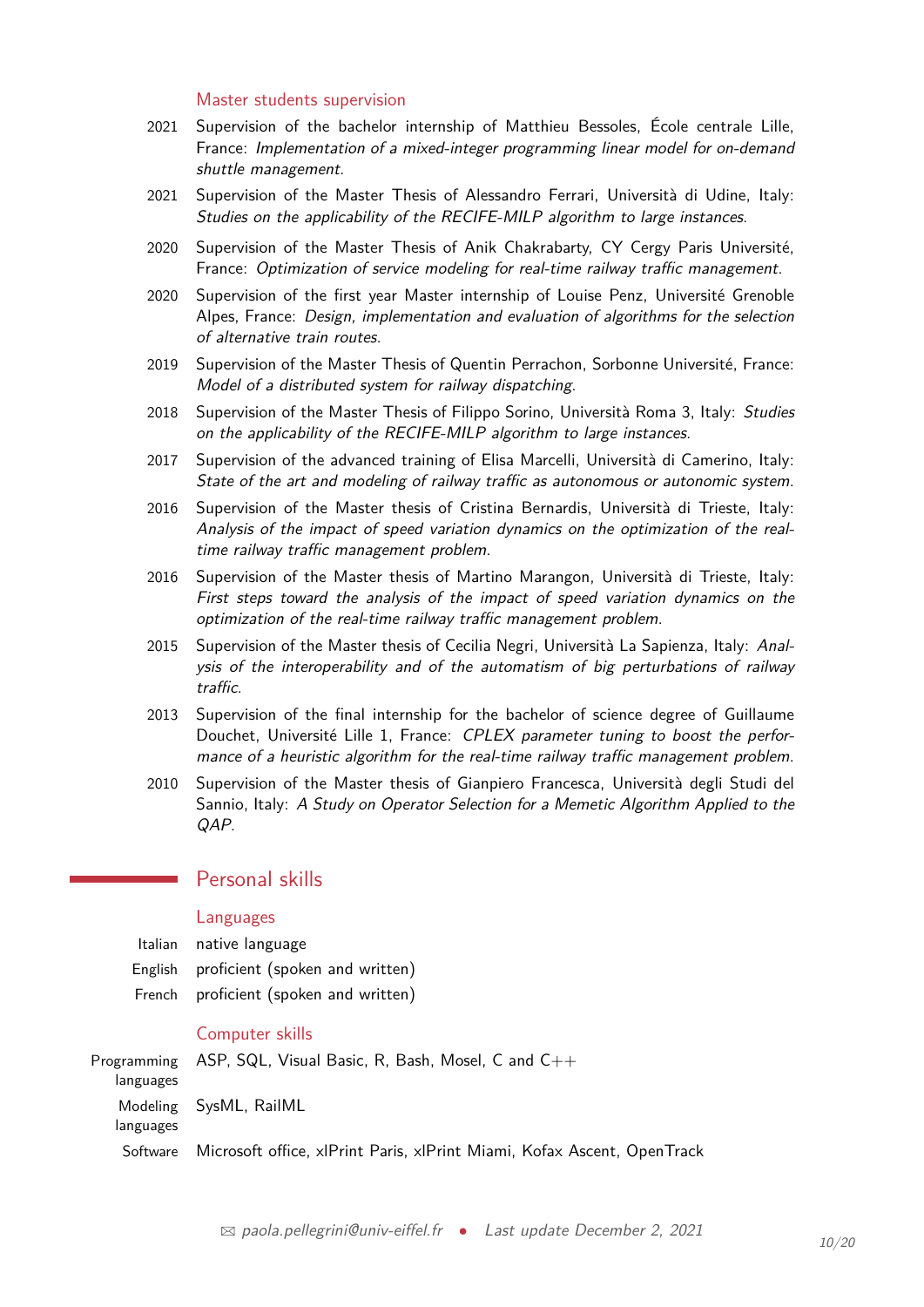## <span id="page-10-0"></span>**Publications**

#### **Journals**

- [1] Models and algorithms for an integrated vessel scheduling and tug assignment problem within a canal harbor. European Journal of Operational Research, 2021. To appear.
- [2] F. Kamenga, P. Pellegrini, J. Rodriguez, and B. Merabet. Solution algorithms for the generalized train unit shunting problem. EURO Journal on Transportation and Logistics, 10:100042, 2021.
- [3] E. Marcelli and P. Pellegrini. Literature review toward decentralized railway traffic management. IEEE Intelligent Transportation Systems Magazine, 2020.
- [4] K. Keita, P. Pellegrini, and J. Rodriguez. A three-step benders decomposition for the real-time railway traffic management problem. Journal of Rail Transport Planning & Management, 13, 2020.
- [5] R. Licciardello, N. Adamko, S. Deleplanque, P. Hosteins, R. Liu, P. Pellegrini, A. Peterson, M. Wahlborg, and M. Zatko. Integrating yards, network and optimisation models towards real-time rail freight yard operations. Ingegneria Ferroviaria, 6:417–440, 2020.
- [6] P. Pellegrini, G. di Tollo, and R. Pesenti. Scheduling ships movements within a canal harbor. Soft Computing, 23(9):2923–2936, 2019.
- [7] P. Pellegrini, R. Pesenti, and J. Rodriguez. Efficient train re-routing and rescheduling: Valid inequalities and reformulation of RECIFE-MILP. Transportation Research Part B: Methodological, 120:33–48, 2019.
- [8] T. Montrone, P. Pellegrini, and P. Nobili. Real-time energy consumption minimization in railway networks. Transportation Research Part D: Transport and Environment, 65:524–539, 2018.
- [9] D. Arenas, P. Pellegrini, S. Hanafi, and J. Rodriguez. Timetable rearrangement to cope with railway maintenance activities. Computers and Operations Research, 95:123–138, 2018.
- [10] P. Pellegrini, G. Marlière, and J. Rodriguez. RECIFE-SAT: a MILP-based algorithm for the railway saturation problem. Journal of Rail Transport Planning & Management, 7(1-2):19-32, 2017.
- [11] P. Pellegrini, T. Bolić, L. Castelli, and R. Pesenti. SOSTA: an effective model for the Simultaneous Optimisation of airport SloT Allocation. Transportation Research Part E: Logistics and Transportation Review, 99:34–53, 2017.
- [12] M. Samà, P. Pellegrini, A. D'Ariano, J. Rodriguez, and D. Pacciarelli. On the tactical and operational train routing selection problem. Transportation Research Part C: Emerging Technologies, 76:1–15, 2017.
- [13] P. Pellegrini, G. Marlière, and J. Rodriguez. A detailed analysis of the actual impact of real-time railway traffic management optimization. Journal of Rail Transport Planning & Management,  $6(1)$ :13– 31, 2016.
- [14] M. Samà, P. Pellegrini, A. D'Ariano, J. Rodriguez, and D. Pacciarelli. Ant colony optimization for the real-time train routing selection problem. Transportation Research Part B: Methodological, 85:89–108, 2016.
- [15] E. Quaglietta, P. Pellegrini, R.M.P. Goverde, T. Albrecht, B. Jaekel, G. Marlière, J. Rodriguez, T. Dollevoet, B. Ambrogio, D. Carcasole, M. Giaroli, and G. Nicholson. The ON-TIME real-time railway traffic management framework: A proof-of-concept using a scalable standardised data communication architecture. Transportation Research Part C: Emerging Technologies, 63:23–50, 2016.
- [16] P. Pellegrini, G. Marlière, R. Pesenti, and J. Rodriguez. RECIFE-MILP: an effective MILP-based heuristic for the real-time railway traffic management problem. Intelligent Transportation Systems, IEEE Transactions on, 16(5):2609–2619, 2015.
- [17] P. Pellegrini, G. Marlière, and J. Rodriguez. Optimal train routing and scheduling for managing traffic perturbations in complex junctions. Transportation Research Part B: Methodological, 59C:58–80, 2014.
- [18] P. Pellegrini, F. Mascia, T. Stützle, and M. Birattari. On the sensitivity of reactive tabu search to its meta-parameters. Soft Computing, 18(1):2177–2190, 2014.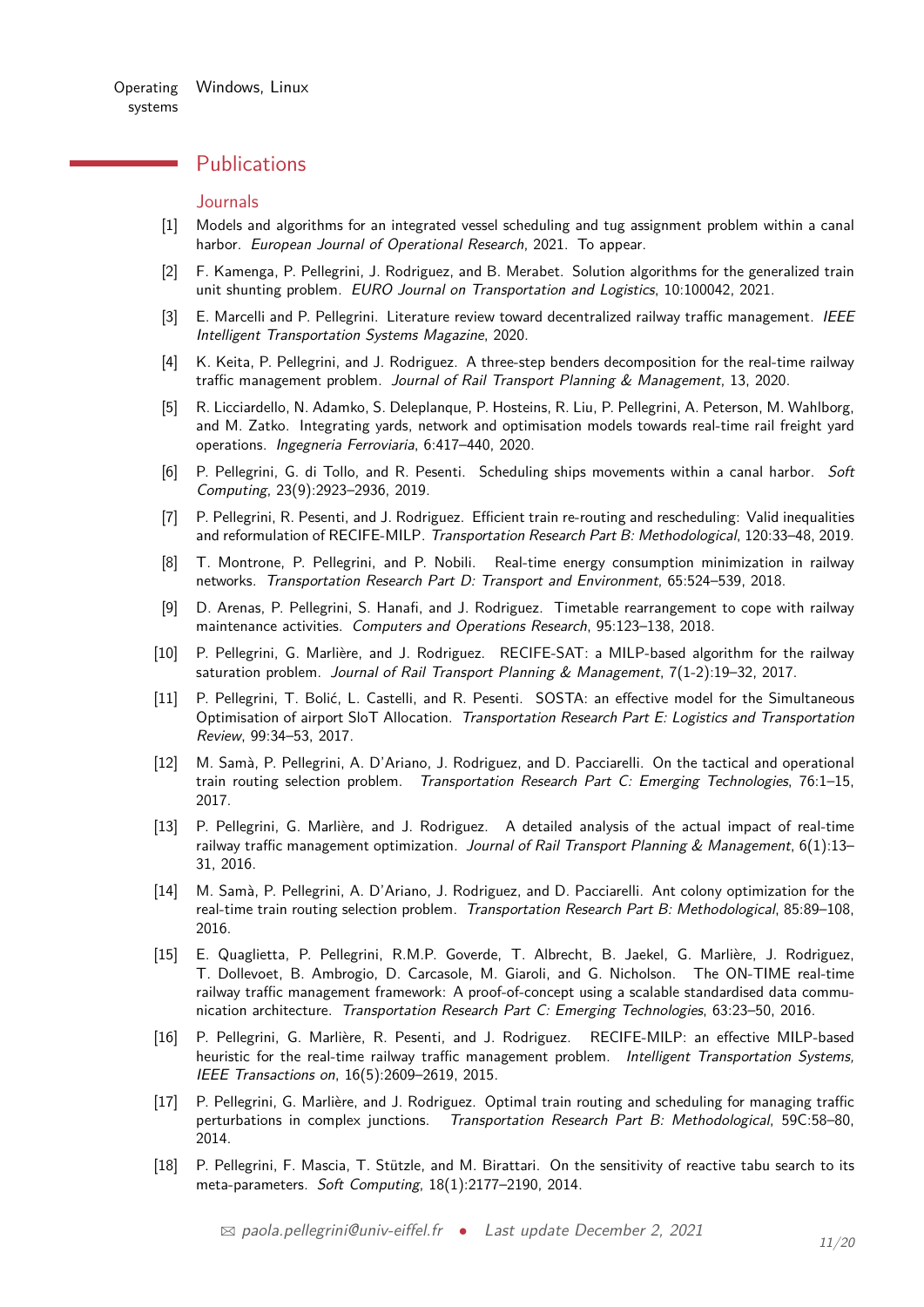- [19] A. Ellero and P. Pellegrini. Are traditional forecasting models suitable for hotels in Italian cities? International Journal of Contemporary Hospitality Management, 26(3):383–400, 2014.
- [20] F. Mascia, P. Pellegrini, T. Stützle, and M. Birattari. An analysis of parameter adaptation in reactive tabu search. International Transactions in Operational Research, 21(1):127–152, 2014.
- [21] P. Pellegrini and J. Rodriguez. Single European Sky and Single European Railway Area: A system level analysis of air and rail transportation. Transportation Research Part A: Policy and Practice, 57:64–86, 2013.
- [22] R. Chevrier, P. Pellegrini, and J. Rodriguez. Energy saving in railway timetabling: A bi-objective evolutionary approach for computing alternative running times. Transportation Research Part C: Emerging Technologies, 37:20–41, 2013.
- [23] P. Pellegrini, L. Castelli, and R. Pesenti. Metaheuristic algorithms for the simultaneous slot allocation problem. IET Intelligent Transport Systems, 6(4):453–462, 2012.
- [24] P. Pellegrini, T. Stützle, and M. Birattari. A critical analysis of parameter adaptation in ant colony optimization. Swarm Intelligence, 6(1):23–48, 2012.
- [25] L. Castelli, P. Pellegrini, and R. Pesenti. Airport slot allocation in Europe: economic efficiency and fairness. International Journal of Revenue Management, 6(1/2):28–44, 2012.
- [26] P. Pellegrini and D. Favaretto. Quantifying the exploration performed by metaheuristics. Journal of Experimental & Theoretical Artificial Intelligence, 24(2):247–266, 2012.
- [27] P. Pellegrini, L. Castelli, and R. Pesenti. Secondary trading of airport slots as a combinatorial exchange. Transportation Research Part E: Logistics and Transportation Review, 48(5):1009–1022, 2012.
- [28] A. Ellero and P. Pellegrini. Computer language efficiency via data envelopment analysis. Advances in Operations Research, 2011. ID 154516.
- [29] L. Castelli and P. Pellegrini. An AHP analysis of air traffic management with target windows. Journal of Air Transport Management, 17(2):68–73, 2011.
- [30] P. Pellegrini and E. Moretti. A computational analysis on a hybrid approach: quick-and-dirty ant colony optimization. Applied Mathematical Sciences, 3(23):1127–1140, 2009.
- [31] M. Birattari, P. Pellegrini, and M. Dorigo. On the invariance of ant colony optimization. IEEE Transactions on Evolutionary Computation, 11(6):732–742, 2007.
- [32] D. Favaretto, E. Moretti, and P. Pellegrini. Ant colony system for a VRP with multiple time windows. Journal of Interdisciplinary Mathematics, 10(2):263–284, 2007.
- [33] D. Favaretto, E. Moretti, and P. Pellegrini. An ant colony system approach for variants of the traveling salesman problem with time windows. Journal of Information and Optimization Sciences, 27(1):35–54, 2006.

#### Book chapters

- [34] T. Stützle, M. López-Ibáñez, P. Pellegrini, M. Maur, M. A. Montes de Oca, M. Birattari, and M. Dorigo. Parameter adaptation in ant colony optimization. In Y. Hamadi, E. Monfroy, and F. Saubion, editors, Autonomous Search, pages 191–215. Springer, Berlin, Germany, 2012.
- [35] P. Pellegrini and M. Birattari. Out-of-the-box and custom implementation of metaheuristics. A case study: the vehicle routing problem with stochastic demand. In M. Köppen et al., editor, Intelligent Computational Optimization in Engineering: Techniques & Applications, volume 366 of Studies in Computational Intelligence, pages 273–295. Springer, Berlin, Germany, 2011.

#### Conference proceedings

- [36] A. Nash, N. Coviello, G. Medeossi, T. Nygreen, P. Pellegrini, and J. Rodriguez. A multi-objective timetable development tool for railway strategic planning in norway. In TRB 2022, Washigton, D.C., USA., 2022.
- [37] B. Pascariu, M. Samà, P. Pellegrini, A. D'Ariano, J. Rodriguez, and D. Pacciarelli. Evaluating the influence of train routing selection in real-time railway traffic management. In 15th International Conference on Advanced Systems in Public Transport (CASPT2021), Tel-Aviv, Israel, 2021.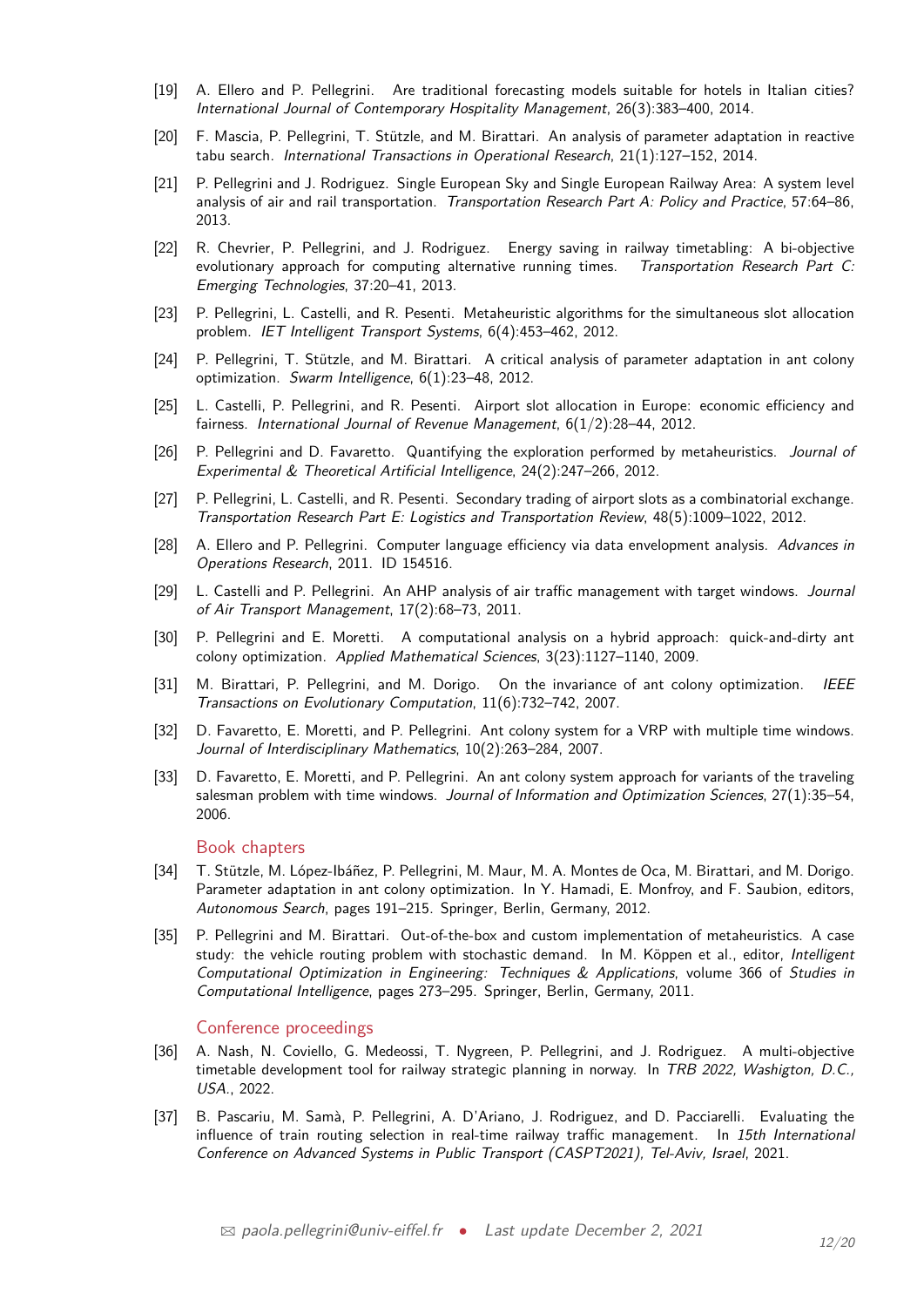- [38] N. Coviello, G. Medeossi, T. Nygreen, P. Pellegrini, and J. Rodriguez. A two-stage framework for strategic timetabling based on multi-objective ant colony optimization. In 9th International Conference on Railway Operations Modelling and Analysis - RailBeijing 2021, Beijing, China, 2021.
- [39] A. Kadri, P. Hosteins, P. Pellegrini, J. Rodriguez, D. de Almeida, D. Borot, F. Ramond, V. Pozzoli, and R. Chevrier. Scheduling of autonomous electric vehicles on-demand. In 9th International Conference on Railway Operations Modelling and Analysis - RailBeijing 2021, Beijing, China, 2021.
- [40] F. Naldini, P. Pellegrini, and J. Rodriguez. Energy-efficient multi-train operations in railway networks considering traffic perturbations. In 9th International Conference on Railway Operations Modelling and Analysis - RailBeijing 2021, Beijing, China, 2021.
- [41] B. Pascariu, M. Samà, P. Pellegrini, A. D'Ariano, J. Rodriguez, and D. Pacciarelli. An improved approach for train routing selection in complex rail networks. In 9th International Conference on Railway Operations Modelling and Analysis - RailBeijing 2021, Beijing, China, 2021.
- [42] M. Petris, P. Pellegrini, and R. Pesenti. A decomposition approach of the real-time railway traffic management problem. In 9th International Conference on Railway Operations Modelling and Analysis - RailBeijing 2021, Beijing, China, 2021.
- [43] F. Naldini, P. Pellegrini, and J. Rodriguez. Real-time optimization of energy consumption in railway networks. Transportation Research Procedia, 2021. 24th meeting of the Euro Working Group on Transportation - EWGT 20215, Aveiro, Portugal.
- [44] M. Petris, P. Pellegrini, and R. Pesenti. Dynamic decomposition of the real-time railway traffic management problem. Transportation Research Procedia, 2021. 24th meeting of the Euro Working Group on Transportation - EWGT 20215, Aveiro, Portugal.
- [45] G. Marlière, S. Sobieraj Richard, P. Pellegrini, and J. Rodriguez. A conditional time-intervals formulation of the real-time railway traffic management problem. IFAC-PapersOnLine, 54(2):187–194, 2021. 16th IFAC Symposium on Control in Transportation Systems CTS 2021.
- [46] F. Naldini, P. Pellegrini, and J. Rodriguez. Ant colony optimization for energy-efficient train operations. In 021 Genetic and Evolutionary Computation Conference Companion (GECCO 2021), pages 75–76. ACM, New York, NY, USA, 2021.
- [47] B. Pascariu, M. Samà, P. Pellegrini, A. D'Ariano, J. Rodriguez, and D. Pacciarelli. Train routing selection problem: Ant colony optimization versus integer linear programming. IFAC-PapersOnLine, 54(2):167–172, 2021. 16th IFAC Symposium on Control in Transportation Systems CTS 2021.
- [48] Q. Perrachon, R. Chevrier, and P. Pellegrini. Experimental study on the viability of decentralized railway traffic management. In WIT Transactions on The Built Environment (Proceedings of CompRail 2020 - Computers in Railways XVII), volume 199, pages 337–344, 2020.
- [49] J. Rodriguez, G. Marlière, S. Sobieraj Richard, and P. Pellegrini. An enhanced constraint programming approach for the real-time railway traffic management problem. In WCRR 2019, 12th World Congress of Railway Research, Tokyo, Japan, 2019.
- [50] F. Kamenga, P. Pellegrini, J. Rodriguez, B. Merabet, and B. Houzel. Integrating train unit shunting problem, train maintenance and routing. In WCRR 2019, 12th World Congress of Railway Research, Tokyo, Japan, 2019.
- [51] P. Hosteins, P. Pellegrini, and J. Rodriguez. Studies on the validity of the fixed-speed approximation for the real time railway traffic management problem. In 8th International Conference on Railway Operations Modelling and Analysis - RailNorrköping 2019, Norrköping, Sweden, pages 1305–1320, 2019.
- [52] F. Kamenga, P. Pellegrini, J. Rodriguez, B. Merabet, and B. Houzel. Train unit shunting : Integrating rolling stock maintenance and capacity management in passenger railway stations. In 8th International Conference on Railway Operations Modelling and Analysis - RailNorrköping 2019, Norrköping, Sweden, pages 721–740, 2019.
- [53] G. Marlière, , S. Sobieraj Richard, P. Pellegrini, and J. Rodriguez. A new constraint based scheduling model for real-time railway traffic management problem using conditional time-intervals. In 8th International Conference on Railway Operations Modelling and Analysis - RailNorrköping 2019, Norrköping, Sweden, pages 1173–1192, 2019.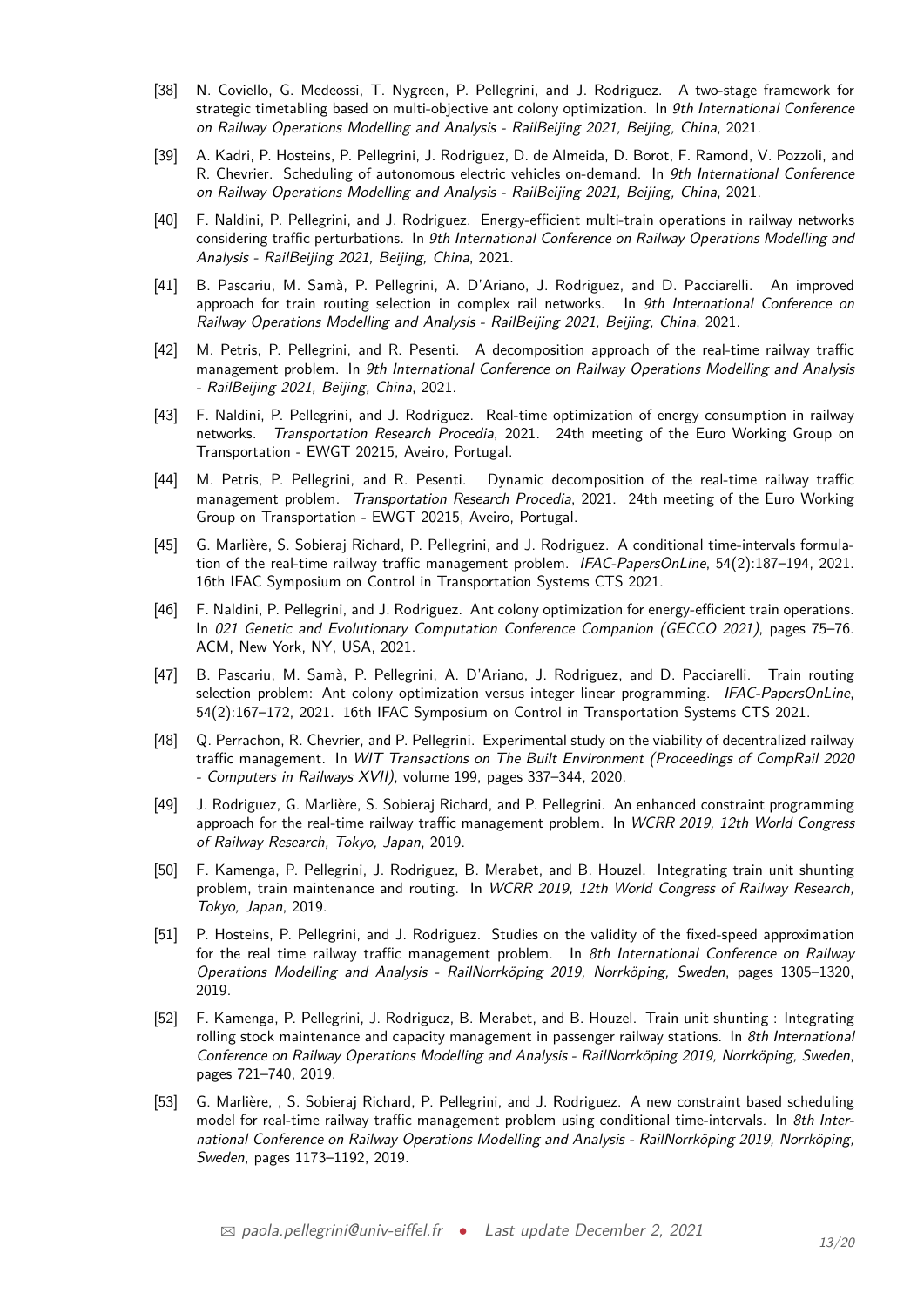- [54] M. Samà, P. Pellegrini, A. D'Ariano, J. Rodriguez, and D. Pacciarelli. Applications of train routing selection methods for real-time railway traffic management. In 2018 IEEE International Conference on Intelligent Transportation Systems (ITSC), Maui, Hawaii, pages 72–77, 2018.
- [55] E. Marcelli and P. Pellegrini. Literature review toward decentralized railway traffic management. In ICTTE Belgrade 2018 - International Conference on Traffic and Transport Engineering, 2018.
- [56] T. Montrone, P. Pellegrini, and P. Nobili. A MILP algorithm for the minimization of train delay and energy consumption. In A. Sforza and C. Sterle, editors, Optimization and Decision Science: Methodologies and Applications. ODS 2017. Springer Proceedings in Mathematics & Statistics, volume 217, pages 485–493. Springer, Cham, 2017.
- [57] P. Pellegrini, G. Marlière, R. Pesenti, and J. Rodriguez. A MILP reformulation for train routing and scheduling in case of perturbation. In A. Sforza and C. Sterle, editors, Optimization and Decision Science: Methodologies and Applications. ODS 2017. Springer Proceedings in Mathematics & Statistics, volume 217, pages 495–503. Springer, Cham, 2017.
- [58] P. Pellegrini, T. Bolić, L. Castelli, and R. Pesenti. Optimizing the slot allocation on a network of airports. In INFORMS Transportation and Logistics Society - TSL2017, Chicago, USA., 2017.
- [59] M. Samà, P. Pellegrini, A. D'Ariano, J. Rodriguez, and D. Pacciarelli. Ant colony optimization for train routing selection: operational vs tactical application. In 2017 Models and Technologies for Intelligent Transportation Systems (IEEE MT-ITS 2017), Naples, Italy, 2017.
- [60] D. Arenas, P. Pellegrini, S. Hanafi, and J. Rodriguez. Timetable optimization during railway infrastructure maintenance. In 7th International Conference on Railway Operations Modelling and Analysis - RailLille2017, Lille, France, pages 1093–1112, 2017.
- [61] N. Coviello, P. Pellegrini, S. Sobieraj Richard, and J. Rodriguez. Stability of saturated timetables: the influence of buffer times. In 7th International Conference on Railway Operations Modelling and Analysis - RailLille2017, Lille, France, pages 243–259, 2017.
- [62] K. Keita, P. Pellegrini, and J. Rodriguez. A benders decomposition algorithm for the real-time railway traffic management problem. In 7th International Conference on Railway Operations Modelling and Analysis - RailLille2017, Lille, France, pages 486–504, 2017.
- [63] T. Montrone, P. Pellegrini, and P. Nobili. A real-time energy consumption minimization problem in railway networks. In 7th International Conference on Railway Operations Modelling and Analysis -RailLille2017, Lille, France, pages 1399–1412, 2017.
- [64] P. Pellegrini, G. Marlière, R. Pesenti, and J. Rodriguez. Boosting the performance of railway traffic management through the reformulation of RECIE-MILP. In 7th International Conference on Railway Operations Modelling and Analysis - RailLille2017, Lille, France, pages 505–520, 2017.
- [65] M. Samà, P. Pellegrini, A. D'Ariano, J. Rodriguez, and D. Pacciarelli. The potential of the routing selection problem in real-time railway traffic management. In 7th International Conference on Railway Operations Modelling and Analysis - RailLille2017, Lille, France, pages 566–584, 2017.
- [66] T. Montrone, P. Pellegrini, and P. Nobili. Energy consumption minimization problem in a railway network. Transportation Research Procedia, 22:85–94, 2017. 19th EURO Working Group on Transportation Meeting "Simulation and Optimization of Traffic and Transportation Systems", EWGT 2016, 05-07 October 2016, Istanbul, Turkey.
- [67] D. Arenas, P. Pellegrini, S. Hanafi, and J. Rodriguez. Train timetabling during infrastructure maintenance activities. In IEEE International Conference on Intelligent Rail Transportation - ICIRT 2016, 2016.
- [68] P. Pellegrini, G. Marlière, and J. Rodriguez. RECIFE-MILP for real-time railway traffic optimization: main results and open issues. In WCRR 2016, 11th World Congress of Railway Research, Milan, Italie, 2016.
- [69] T. Montrone, P. Pellegrini, P. Nobili, and G. Longo. Energy consumption minimization in railway planning. In 16 IEEE International Conference on Environment and Electrical Engineering, 2016.
- [70] P. Pellegrini, G. Marlière, and J. Rodriguez. Real-time railway traffic management optimization and imperfect information: preliminary studies. In Proceedings of the International Conference on Industrial Engineering and Systems Management (IEEE-IESM'2015), pages 55–60. International Institute for Innovation, Industrial Engineering and Entrepreneurship  $(1^4e^2)$ , 2015.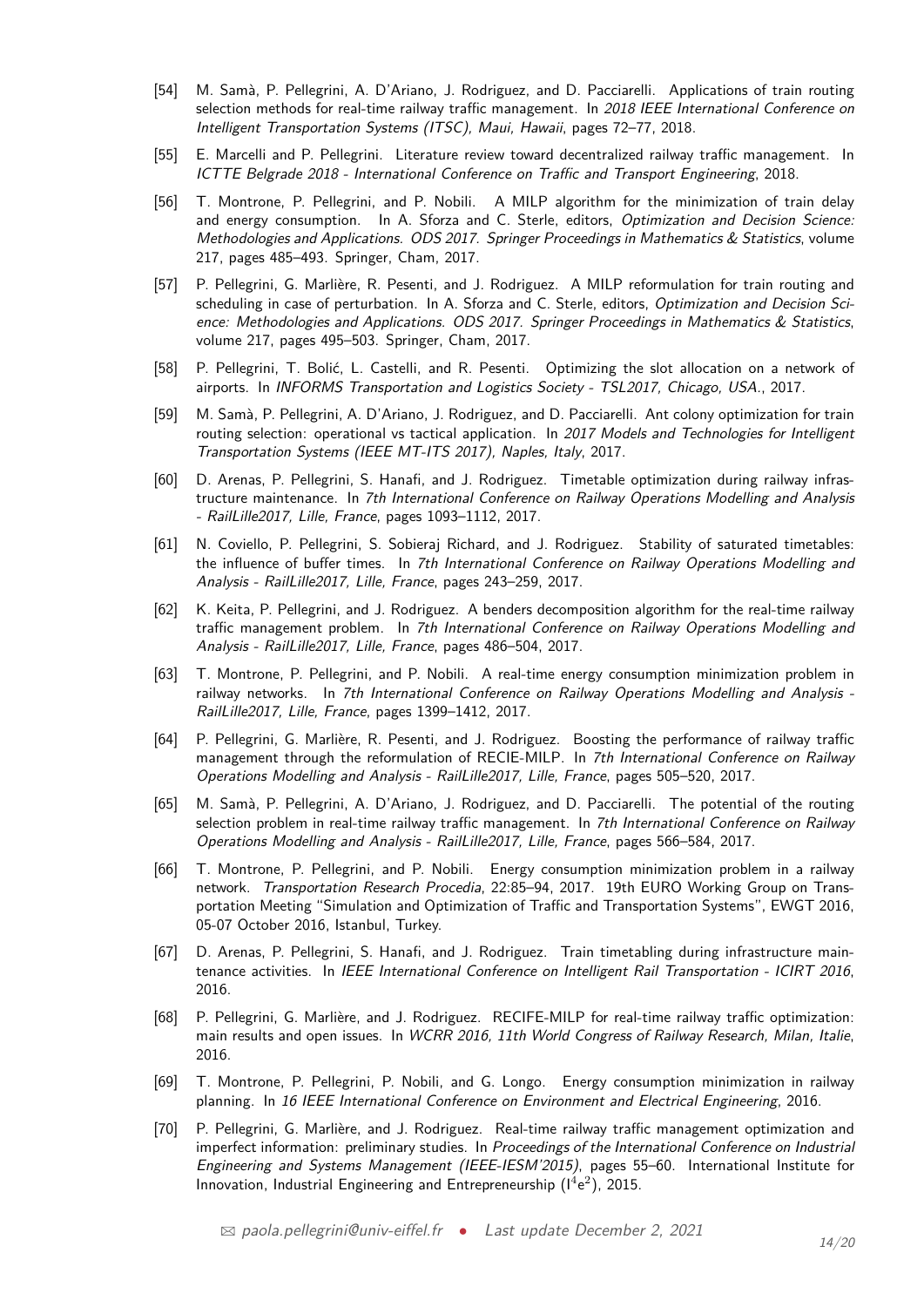- [71] M. Samà, P. Pellegrini, A. D'Ariano, J. Rodriguez, and D. Pacciarelli. A routing filter for the realtime railway traffic management problem based on ant colony optimization. Transportation Research Procedia, 10:534–543, 2015. 18th meeting of the Euro Working Group on Transportation - EWGT 2015, Delft, The Netherlands.
- [72] P. Pellegrini, G. Marlière, and J. Rodriguez. Analysis of the robustness of real-time railway traffic management optimization. In RailTokyo 2015, 6th International Seminar on Railway Operations Modelling and Analysis, Tokyo, Japan, 2015.
- [73] E. Quaglietta, R.M.P. Goverde, T. Albrecht, B. Jaekel, G. Marlière, P. Pellegrini, J. Rodriguez, T. Dollevoet, B. Ambrogio, D. Carcasole, M. Giaroli, and G. Nicholson. Optimal management of railway perturbations by means of an integrated support system for real-time traffic control. In Rail-Tokyo 2015, 6th International Seminar on Railway Operations Modelling and Analysis, Tokyo, Japan, 2015.
- [74] G. Marlière, P. Pellegrini, and J. Rodriguez. Simulation of an innovative management of freight trains. In International Symposium of Transport Simulation - ISTS2014, 2014.
- [75] P. Pellegrini, G. Marlière, and J. Rodriguez. Optimal train routing and scheduling in case of traffic perturbations: improving solution time through parameter tuning. In TRA2014 Transport Research Arena 2014, 2014.
- [76] J. Rodriguez, P. Pellegrini, G. Marlière, S. Hu, and S. Sobieraj Richard. Improvement of real-time traffic management by using optimization tools. Procedia - Social and Behavioral Sciences, 160:465-473, 2014. XI Congreso de Ingeniería del Transporte - CIT 2014.
- [77] P. Pellegrini, G. Marlière, and J. Rodriguez. Boosting the performance of a MILP formulation for railway traffic management in complex junctions. In MT-ITS 2013, Models & Technologies for Intelligent Transportation Systems, Dresden, Germany, pages 419–428, 2013.
- [78] R. Chevrier, P. Pellegrini, and J. Rodriguez. A better train timetabling for a better energy management: Computing alternative running times for helping timetable-makers. In WCRR 2013, 10th World Congress of Railway Research, Sydney, Australia, 2013.
- [79] P. Pellegrini, G. Douchet, G. Marlière, and J. Rodriguez. Real-time train routing and scheduling through mixed integer linear programming: Heuristic approach. In IESM 2013, 5th International Conference on Industrial Engineering and Systems Management, Rabat, Morocco, 2013.
- [80] P. Pellegrini, G. Marlière, and J. Rodriguez. A mixed-integer linear program for the real-time railway traffic management problem modeling track-circuits. In RailCopenhagen 2013, 5th International Seminar on Railway Operations Modelling and Analysis, Copenhagen, Denmark, 2013.
- [81] R. Chevrier, P. Pellegrini, and J. Rodriguez. Computing multiple running times for railway timetabling: a speed-level based model for constructing alternative speed profiles. In 5th International Seminar on Railway Operations Modelling and Analysis, RailCopenhagen 2013, Copenhagen, Denmark, 2013.
- [82] P. Pellegrini, G. Marlière, and J. Rodriguez. Real time railway traffic management modeling trackcircuits. In Delling D. and Liberti L., editors, 12th Workshop on Algorithmic Approaches for Transportation Modelling, Optimization, and Systems, volume 25 of OpenAccess Series in Informatics (OASIcs), pages 23–34, Dagstuhl, Germany, 2012. Schloss Dagstuhl–Leibniz-Zentrum fuer Informatik.
- [83] G. Francesca, P. Pellegrini, T. Stützle, and M. Birattari. Off-line and on-line tuning: A study on operator selection for a memetic algorithm applied to the QAP. In M. Peter and J.-K. Hao, editors, EvoCOP 2011, volume 6622 of LNCS, pages 203–214. Springer, Heidelberg, Germany, 2011.
- [84] L. Castelli, P. Pellegrini, and R. Pesenti. Ant colony optimization for allocating airport slots. In MT-ITS 2011, 2011.
- [85] A. Libardo, P. Pellegrini, and G. Salerno. Capacity in railway junctions and optimal route management. In RAILROAD 2011, 2011.
- [86] P. Pellegrini, T. Stützle, and M. Birattari. Off-line and on-line tuning: a study on MAX-MIN ant system for TSP. In M. Dorigo et al., editor, ANTS 2010, volume 6234 of LNCS, pages 239–250. Springer, Heidelberg, Germany, 2010.
- [87] D. Favaretto, E. Moretti, and P. Pellegrini. On the explorative behavior of MAX-MIN ant system. In T. Stützle et al., editor, *SLS 2009*, volume 5752 of *LNCS*, pages 115–119. Springer, Heidelberg, Germany.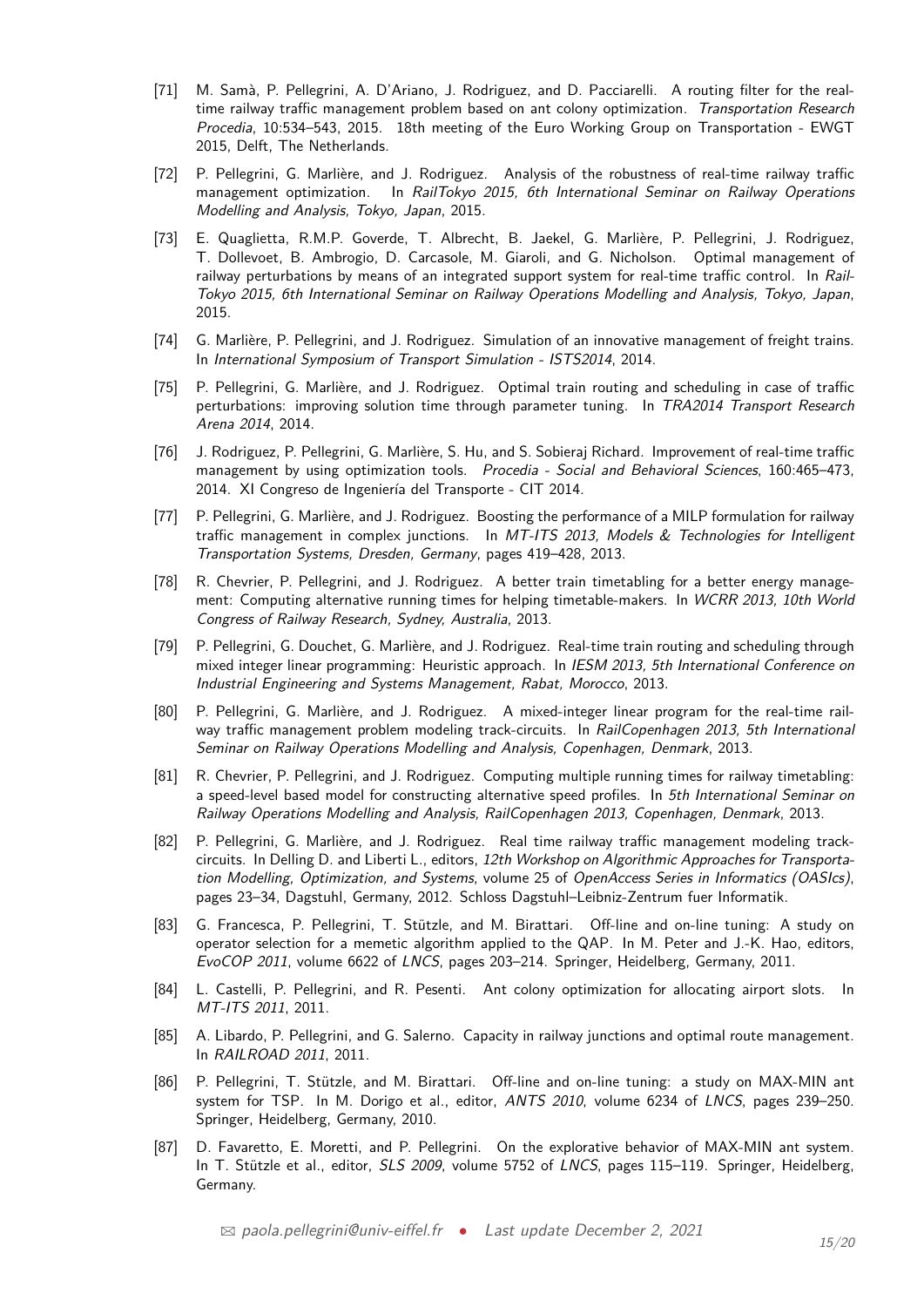- [88] L. Castelli, E. Padoano, P. Pellegrini, and A. Ranieri. Analysis of a collaborative decision making concept in air traffic management: an airline perspective. In EWGT 2009, 2009.
- [89] P. Pellegrini, D. Favaretto, and E. Moretti. Exploration in stochastic algorithms: An application on MAX-MIN ant system. In N. Krasnogor et al., editor, NICSO 2008, volume 236 of Studies in Computational Intelligence, pages 1–13, Berlin, Germany, 2009. Springer Verlag.
- [90] P. Pellegrini and A. Ellero. The small world of pheromone trails. In M. Dorigo et al., editor, ANTS 2008, volume 5217 of LNCS, pages 387–394. Springer, Heidelberg, Germany, 2008.
- [91] P. Pellegrini, D. Favaretto, and E. Moretti. Multiple ant colony optimization for a rich vehicle routing problem: A case study. In B. Apolloni et al., editor, KES 2007, volume 4693 of LNCS, pages 627–634. Springer, Heidelberg, Germany, 2007.
- [92] P. Pellegrini and M. Birattari. Implementation effort and performance. A comparison of custom and out-of-the-box metaheuristics on the vehicle routing problem with stochastic demand. In T. Stützle et al., editor, SLS 2007, volume 4638 of LNCS, pages 31–45. Springer, Heidelberg, Germany, 2007.
- [93] P. Pellegrini and E. Moretti. Quick-and-dirty ant colony optimization. In D. Thierens et al., editor, GECCO 2007, page 178. ACM, New York, NY, USA, 2007.
- [94] P. Pellegrini, D. Favaretto, and E. Moretti. On MAX-MIN ant system's parameters. In M. Dorigo et al., editor, ANTS 2006, volume 4150 of LNCS, pages 203–214. Springer, Heidelberg, Germany, 2006.
- [95] M. Birattari, P. Pellegrini, and M. Dorigo. On the invariance of ant system. In M. Dorigo et al., editor, ANTS 2006, volume 4150 of LNCS, pages 215–223. Springer, Heidelberg, Germany, 2006.

#### Conference abstracts

- [96] B. Pascariu, M. Samà, P. Pellegrini, A. D'Ariano, J. Rodriguez, and D. Pacciarelli. Effective train routing selection for real-time traffic management: improved model and ACO parallel computing, 2021. INFORMS Annual Meeting, Anaheim, USA.
- [97] R. Shahin, P. Hosteins, P.O. Vandanjon, and P. Pellegrini. Milp formulation for a mast system, 2021. INFORMS Annual Meeting, Anaheim, USA.
- [98] B. Pascariu, M. Samà, P. Pellegrini, A. D'Ariano, J. Rodriguez, and D. Pacciarelli. Performance evaluation of an ant colony optimization for the train route selection problem. In 24th meeting of the Euro Working Group on Transportation - EWGT 2021, Aveiro, Portugal, 2021.
- [99] F. Naldini, P. Pellegrini, and J. Rodriguez. Optimization of multi-train energy consumption in real-time railway traffic management, 2021. International Conference on Optimization and Decision Sciences (ODS) - 50th Annual Meeting of AIRO, Rome, Italy.
- [100] B. Pascariu, M. Samà, P. Pellegrini, A. D'Ariano, J. Rodriguez, and D. Pacciarelli. Algorithmic improvements for the train routing selection in large instances, 2021. International Conference on Optimization and Decision Sciences (ODS) - 50th Annual Meeting of AIRO, Rome, Italy.
- [101] M. Petris, P. Pellegrini, and R. Pesenti. A decomposition algorithm for the real-time railway traffic management problem, 2021. International Conference on Optimization and Decision Sciences (ODS) - 50th Annual Meeting of AIRO, Rome, Italy.
- [102] A. Cambier, M. Bessoles, P. Hosteins, J. Rodriguez, P. Pellegrini, D. de Almeida, D. Borot, R. Chevrier, V. Pozzoli, and F. Ramond. Optimal scheduling of an upon-request passenger transport service through electric autonomous vehicules, 2021. International Conference on Optimization and Decision Sciences (ODS) - 50th Annual Meeting of AIRO, Rome, Italy.
- [103] M. Bessoles, P. Hosteins, P. Pellegrini, and J. Rodriguez. Optimised management of a fleet of electric autonomous vehicles, 2021. 31st European Conference on Operations Research, Athens, Greece.
- [104] L. Castelli, A. Gasparin, P. Pellegrini, and R. Pesenti. An integer programming formulation to allocate series of slots on an airport network, 2021. 31st European Conference on Operations Research, Athens, Greece.
- [105] F. Kamenga, P. Pellegrini, J. Rodriguez, B. Merabet, and B. Houzel. Milp-based algorithms for the generalized train unit shunting problem, 2021. 31st European Conference on Operations Research, Athens, Greece.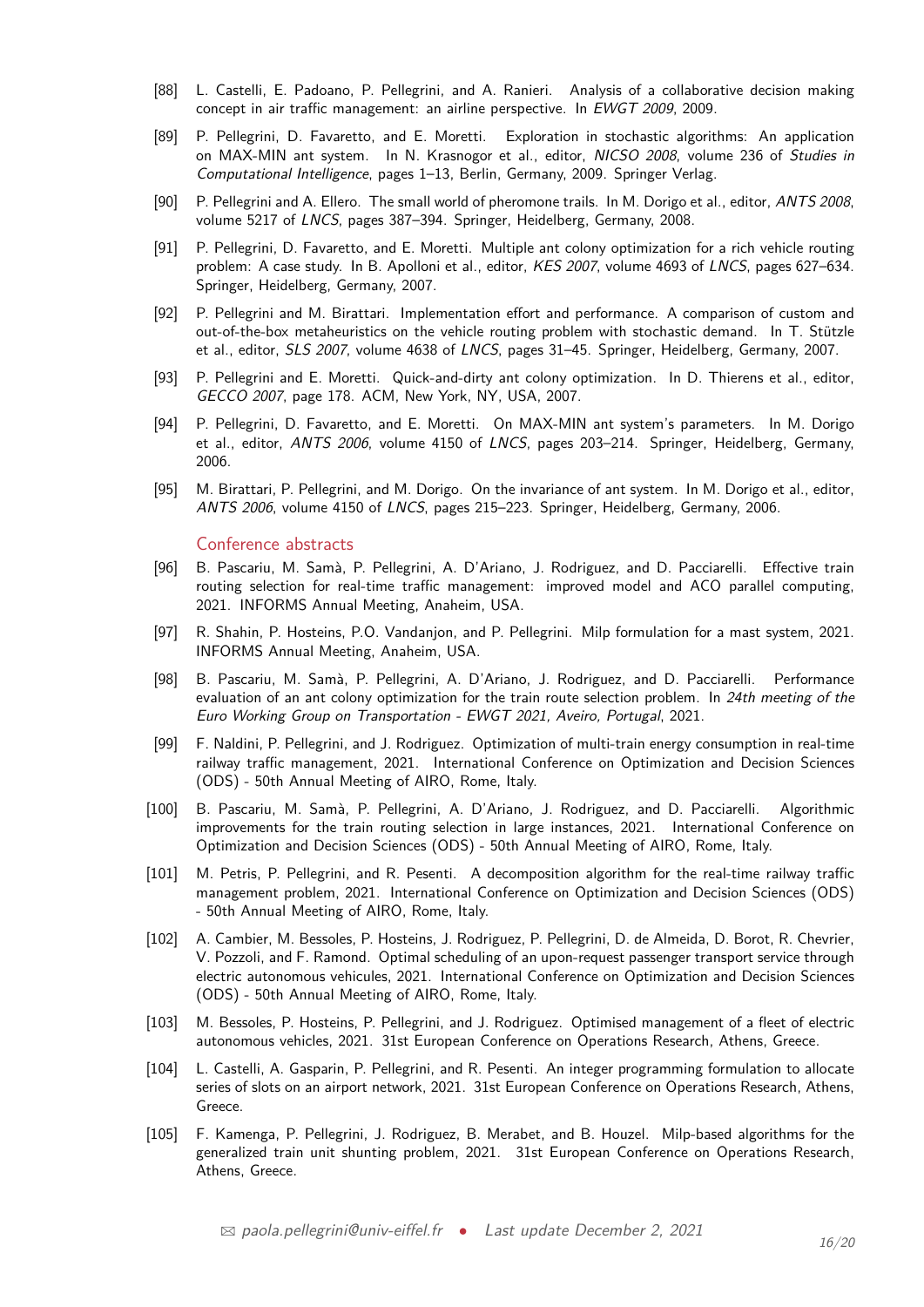- [106] F. Naldini, P. Pellegrini, and J. Rodriguez. Multiple-train energy consumption minimization in real-time railway traffic management, 2021. 31st European Confernce of Operational Research, Anthens, Greece.
- [107] B. Pascariu, M. Samà, P. Pellegrini, A. D'Ariano, J. Rodriguez, and D. Pacciarelli. Ant colony optimization: improved performance for train routing in complex rail networks, 2021. 31st European Confernce of Operational Research, Anthens, Greece.
- [108] R. Shahin, P. Hosteins, P.O. Vandanjon, and P. Pellegrini. Milp for a mast system, 2021. 31st European Confernce of Operational Research, Anthens, Greece.
- [109] F. Naldini, P. Pellegrini, and J. Rodriguez. Real-time energy consumption optimization in railway networks, 2021. 22nd conference ROADEF of the French society of operations research and decision aid, Mulhouse, France.
- [110] P. Guo, P. Pellegrini, J. Rodriguez, and R. Pesenti. Decomposition-based integer programming for coordinated train rerouting and rescheduling, 2020. 21th conference ROADEF of the French society of operations research and decision aid, Montpellier, France.
- [111] F. Kamenga, P. Pellegrini, B. Merabet, J. Rodriguez, and B. Houzel. Sequential approaches for solving shunting problems at passenger railway stations, 2020. 21th conference ROADEF of the French society of operations research and decision aid, Montpellier, France.
- [112] G. Marlière, , S. Sobieraj Richard, P. Pellegrini, and J. Rodriguez. Un nouveau modèle en programmation par contraintes de gestion temps réel des circulations ferroviaires basé sur le concept d'intervalles optionnels, 2020. 21th conference ROADEF of the French society of operations research and decision aid, Montpellier, France.
- [113] P. Pellegrini, P. Hosteins, N. Adamko, M. Zat'ko S. Deleplanque, and J. Rodriguez. Closed-loop optimization and simulation for rail freight yards, 2020. 21th conference ROADEF of the French society of operations research and decision aid, Montpellier, France.
- [114] G. Di Tollo, R. Pesenti, and P. Pellegrini. An automated approach to store and retrieve port regulations, 2018. AIRO 2018, Taormina, Italy.
- [115] P. Hosteins, P. Pellegrini, and J. Rodriguez. Comparing different solvers for the real-time railway traffic management problem, 2018. AIRO 2018, Taormina, Italy.
- [116] R. Pesenti, T. Bolić, L. Castelli, and P. Pellegrini. Airport slot allocation and uncertainty, 2018. AIRO 2018, Taormina, Italy.
- [117] F. Kamenga, P. Pellegrini, J. Rodriguez, B. Merabet, and B. Houzel. Train unit shunting : Integrating rolling stock maintenance and capacity management in passenger railway stations, 2019. 20th conference ROADEF of the French society of operations research and decision aid, Le Havre, France.
- [118] S. Deleplanque, P. Pellegrini, and J. Rodriguez. Résolution du problème de yard à 1-étape, 2019. 20th conference ROADEF of the French society of operations research and decision aid, Le Havre, France.
- [119] S. Deleplanque, P. Pellegrini, and J. Rodriguez. Optimization of a railway freight yard in real time, 2018. EURO 2018. 29th European Conference On Operational Research, Valencia, Spain.
- [120] P. Pellegrini, P. Hosteins, and J. Rodriguez. Assessing models for the real-time railway traffic management problem, 2018. Joint EURO/ALIO International Conference 2018 on Applied Combinatorial Optimization Aims and Objectives.
- [121] S. Deleplanque, P. Pellegrini, and J. Rodriguez. Optimiser une gare de triage en temps réel, 2018. 19th conference ROADEF of the French society of operations research and decision aid, Lorient, France.
- [122] K. Keita, P. Pellegrini, and J. Rodriguez. A three-step Benders decomposition approach for re-routing and rescheduling trains in case of perturbation, 2018. 19th conference ROADEF of the French society of operations research and decision aid, Lorient, France.
- [123] P. Pellegrini, T. Bolić, L. Castelli, and R. Pesenti. Integrating series in the simultaneous allocation of airport slots on a network of airports, 2017. INFORMS 2017, Huston, USA.
- [124] G. di Tollo, R. Pesenti, and P. Pellegrini. Scheduling ships and tugs within a harbour: the port of Venice, 2017. AIRO 2017, Salerno, Italy.
- [125] T. Bolić, L. Castelli, P. Pellegrini, and R. Pesenti. A simultaneous slot allocation on a network of airports, 2017. AIRO 2017, Salerno, Italie.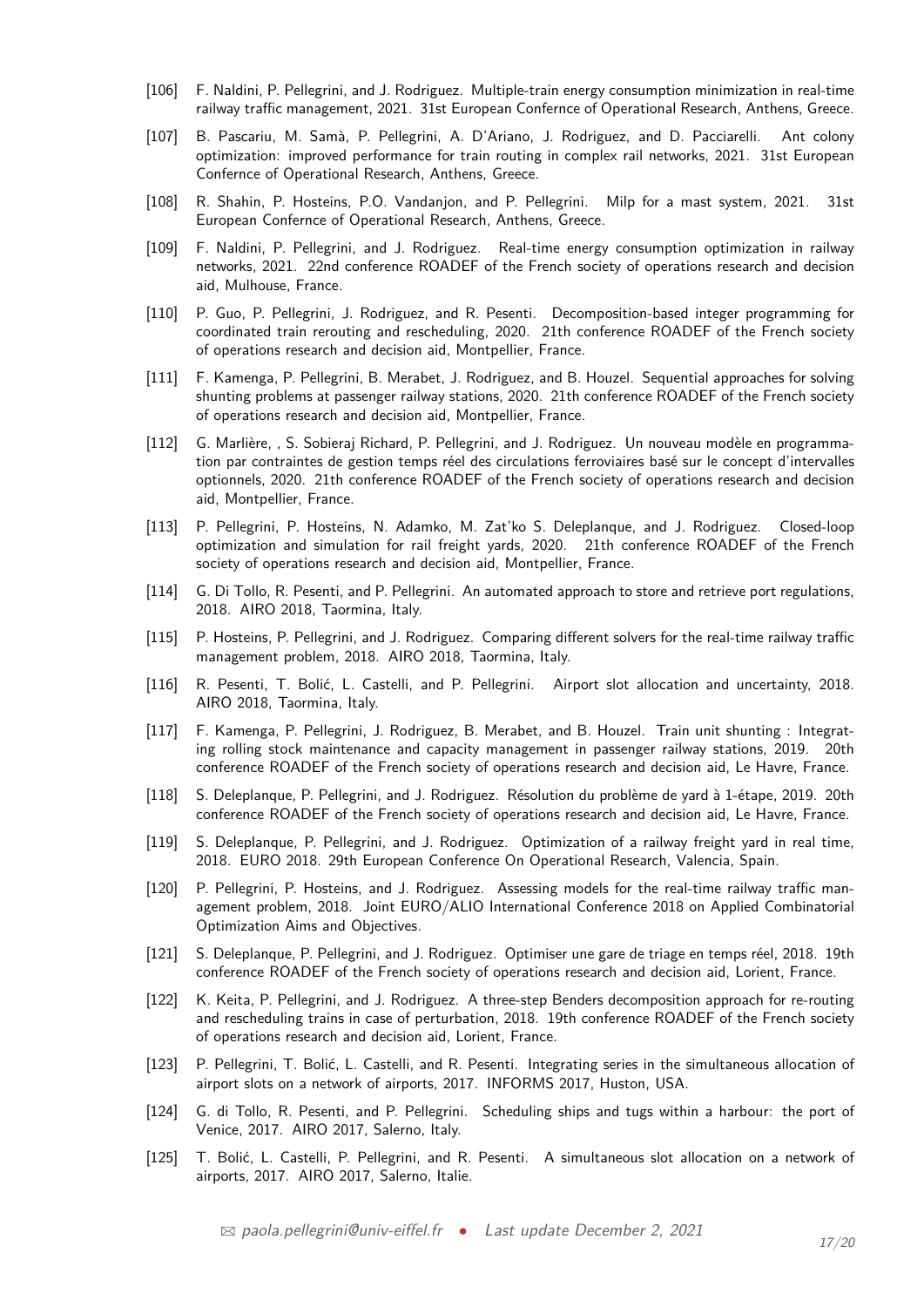- [126] A. Marín, L. Cadarso, R. Garcia-Rodenasand P. Pellegrini, and J. Rodriguez. Integrate macro-micro realtime railway traffic management, 2017. 21st Conference of the International Federation of Operational Research Societies (IFORS2017), Quebec City, Canada.
- [127] K. Keita, P. Pellegrini, J. Rodriguez, and A. Marín. A benders algorithm for real-time train routing and scheduling including effective inequalities, 2017. 21st Conference of the International Federation of Operational Research Societies (IFORS2017), Quebec City, Canada.
- [128] K. Keita, P. Pellegrini, and J. Rodriguez. A decomposition approach for the real time railway traffic management problem, 2017. 18th conference ROADEF of the French society of operations research and decision aid, Metz, France.
- [129] D. Arenas, P. Pellegrini, J. Rodriguez, and S. Hanafi. Train timetable rearrangement facing infrastructure maintenance activities, 2017. 18th conference ROADEF of the French society of operations research and decision aid, Metz, France.
- [130] B. Jaekel, P. Pellegrini, S. Sobieraj Richard, and J. Rodriguez. Sysml formalization of the disruption management process in european railways, 2017. TRB 2017, Washigton, D.C., USA.
- [131] K. Keita, P. Pellegrini, and J. Rodriguez. Benders decomposition for the real-time railway traffic management, 2016. EURO 2016, Poznan, Poland.
- [132] M. Samà, P. Pellegrini, A. D'Ariano, J. Rodriguez, and D. Pacciarelli. Ant colony optimization for the real-time train routing selection problem, 2016. EURO 2016, Poznan, Poland.
- [133] M. Samà, P. Pellegrini, A. D'Ariano, J. Rodriguez, and D. Pacciarelli. Train routing selection for the real-time railway traffic management problem, 2016. Dagstuhl Seminar 16171, Dagstuhl, Germany.
- [134] D. Arenas, P. Pellegrini, J. Rodriguez, and S. Hanafi. Timetable optimization to cope with railway infrastructure maintenance, 2016. 17th conference ROADEF of the French society of operations research and decision aid, Compiègne, France.
- [135] K. Keita, P. Pellegrini, and J. Rodriguez. Solving the real-time railway traffic management problem with Benders decomposition, 2016. 17th conference ROADEF of the French society of operations research and decision aid, Compiègne, France.
- [136] P. Pellegrini, G. Marlière, and J. Rodriguez. RECIFE-MILP for real-time railway traffic optimization: main results and open issues, 2015. AIRO 2015, Pisa, Italy.
- [137] P. Pellegrini, G. Marlière, S. Sobieraj Richard, and J. Rodriguez. Optimization for the real-time railway traffic management: case studies in European networks, 2014. 20th Conference of the International Federation of Operational Research Societies - IFORS.
- [138] P. Pellegrini, G. Marlière, and J. Rodriguez. Real-time railway traffic management through optimisation tools, 2014. 15th conference ROADEF of the French society of operations research and decision aid, Bordeaux, France.
- [139] P. Pellegrini, G. Marlière, and J. Rodriguez. Configuring a milp formulation for rail traffic management, 2013. EURO 2013, Rome, Italy.
- [140] P. Pellegrini, G. Marlière, and J. Rodriguez. A mixed-integer linear program for the real-time railway traffic management problem: Quantification of the impact of a priori platform assignment, 2013. 14th conference ROADEF of the French society of operations research and decision aid, Troyes, France.
- [141] R. Pesenti, L. Castelli, and P. Pellegrini. Two local searches for the primary allocation of airport slots, 2012. AIRO 2012, Vietri sul Mare (SA), Italy.
- [142] P. Pellegrini, G. Marlière, and J. Rodriguez. Exact models for the real time railway traffic management problem: tackling perturbed traffic considering real junction details, 2012. 21-th International Symposium on Mathematical Programming (ISMP 2012), Berlin, Germany.
- [143] P. Pellegrini, F. Mascia, T. Stützle, and M. Birattari. On the sensitivity of reactive tabu search to its meta-parameters, 2012. ThRaSH 2012, Lille, France.
- [144] F. Mascia, P. Pellegrini, T. Stützle, and M. Birattari. A case study on the effectiveness of parameter adaptation schemes using reactive search, 2012. ORBEL 2012, Bruxelles, Belgium.
- [145] P. Pellegrini and D. Favaretto. A variant of tsp with profits for servicing printers and copiers, 2011. AIRO 2011, Brescia, Italy.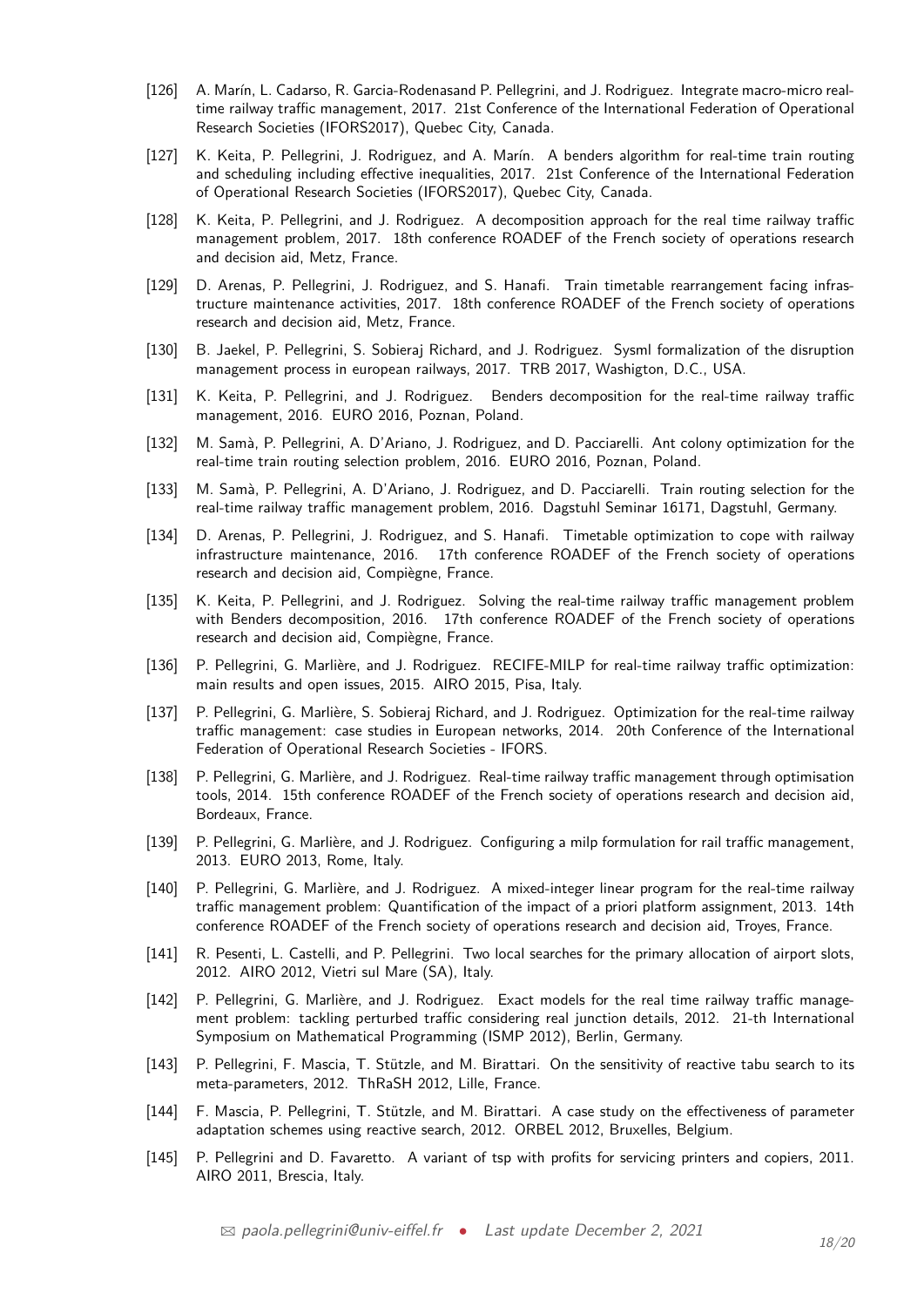- [146] A. Ellero and P. Pellegrini. A hybrid approach for forecasting the demand for hotel rooms, 2011. AIRO 2011, Brescia, Italy.
- [147] P. Pellegrini, L. Castelli, and R. Pesenti. Metaheuristics for the simultaneous airport slot allocation problem, 2011. AIRO 2011, Brescia, Italy.
- [148] L. Castelli, P. Pellegrini, and R. Pesenti. Market mechanisms for airport slot allocation in Europe, 2010. AIRO 2010, Villa San Giovanni (RC), Italy.
- [149] L. Castelli, P. Pellegrini, and R. Pesenti. Strategic time window assignment in the air traffic management system, 2010. ATRS 2010, Porto, Portugal.
- [150] P. Pellegrini. ACO: parameters, exploration and quality of solutions, 2010. GOR 2010, Munich, Germany.
- [151] P. Pellegrini, T. Stützle, and M. Birattari. On the importance of the initial setting when tuning on-line the parameters of metaheuristics, 2010. EURO 2010, Lisbon, Portugal.
- [152] P. Pellegrini. Parameters' impact on the exploration of an evolutionary algorithm, 2009. AIRO 2009, Siena, Italy.
- [153] P. Pellegrini, D. Favaretto, and E. Moretti. On the behavior of an ACO algorithm, 2009. EURO 2009, Bonn, Germany.
- [154] P. Pellegrini, D. Favaretto, and E. Moretti. On exploration in stochastic algorithms. An application to ant colony optimization, 2008. AIRO 2008, Ischia, Italy.
- [155] P. Pellegrini. Ant colony optimization: analysis of the exploration, 2006. AIRO 2006, Cesena, Italy.
- [156] P. Pellegrini, D. Favaretto, and E. Moretti. Parameters' values in max-min ant system: empirical analysis, 2006. EURO 2006, Reykjavik, Iceland.
- [157] A. Libardo, G. Pasini, and P. Pellegrini. Analysis of a case study for a capacitated plant location problem, 2006. AIRO 2006, Cesena, Italy.
- [158] P. Pellegrini. A measure of the difficulty of instances for a rich vehicle routing problem, 2005. IN-FORMS 2005, San Francisco, CA, USA.
- [159] D. Favaretto, E. Moretti, and P. Pellegrini. An ant colony system approach for variants of the traveling salesman with time windows: a case study, 2004. AIRO 2004, Lecce, Italy.
- [160] P. Pellegrini. Ant colony system for a vehicle routing problem with multiple time windows: a case study, 2003. AIRO 2003, Venice, Italy.

#### Technical reports

- [161] E. Marcelli and P. Pellegrini. Literature review toward decentralized railway traffic management. Technical report, IFSTTAR, Université Lille Nord de France, Lille, France, 2018.
- [162] P. Pellegrini, R. Pesenti, and J. Rodriguez. Extended discussion on efficient train re-routing and rescheduling: valid inequalities and reformulation of RECIFE-MILP. Technical report, IFSTTAR, Université Lille Nord de France, Lille, France, 2017.
- [163] P. Pellegrini, G. Marlière, S. Sobieraj Richard, and J. Rodriguez. Possible refinements of RECIFE-MILP. Technical report, IFSTTAR, Université Lille Nord de France, Lille, France, 2017.
- [164] P. Pellegrini, G. Marlière, and J. Rodriguez. RECIFE-SAT: a MILP-based algorithm for saturating railway timetables. Technical report, IFSTTAR, Université Lille Nord de France, Lille, France, 2017.
- [165] D. Arenas, P. Pellegrini, S. Hanafi, and J. Rodriguez. Timetable rearrangement to cope with railway maintenance activities. Technical report, IFSTTAR, Université Lille Nord de France, Lille, France, 2016.
- [166] D. Arenas, P. Pellegrini, G. Marlière, and J. Rodriguez. RECIFE class manager. Technical report, IFSTTAR, Université Lille Nord de France, Lille, France, 2016.
- [167] M. Samà, P. Pellegrini, A. D'Ariano, J. Rodriguez, and D. Pacciarelli. Ant colony optimization for the real-time train routing selection problem. Technical Report RT-DIA-215-2016, Dip. di Ingegneria, Università degli Studi "RomaTre", Rome, Italie, 2016.